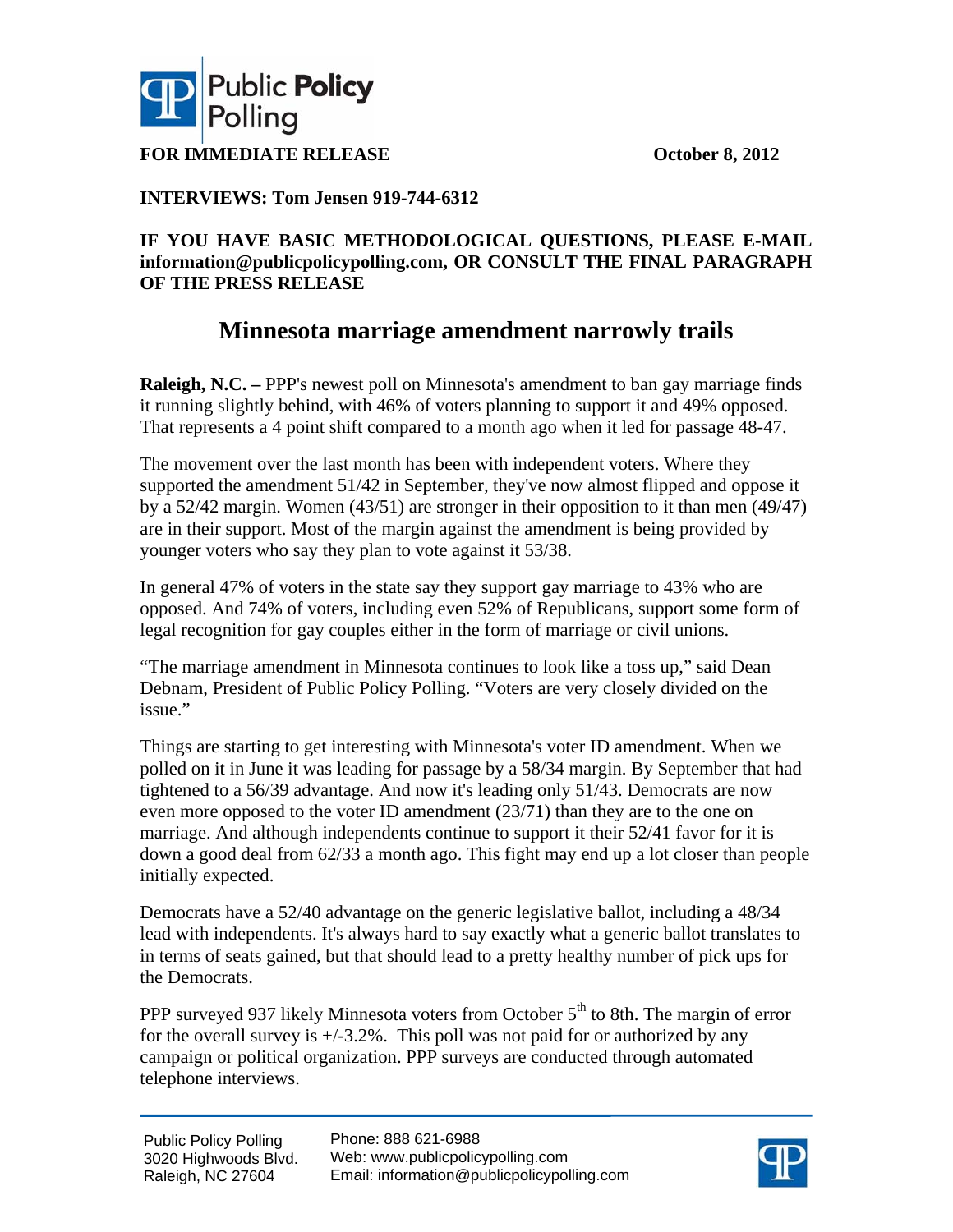

# **Minnesota Survey Results**

| Q1             | Should the Minnesota Constitution be<br>amended to provide that only a union of one<br>man and one woman shall be valid or<br>recognized as a marriage in Minnesota?                                     |    |
|----------------|----------------------------------------------------------------------------------------------------------------------------------------------------------------------------------------------------------|----|
|                |                                                                                                                                                                                                          |    |
|                |                                                                                                                                                                                                          |    |
|                |                                                                                                                                                                                                          | 5% |
|                | Won't vote on the amendment                                                                                                                                                                              | 1% |
| Q <sub>2</sub> | Should the Minnesota Constitution be<br>amended to require all voters to present valid<br>photo identification to vote and to require the<br>state to provide free identification to eligible<br>voters? |    |
|                |                                                                                                                                                                                                          |    |
|                |                                                                                                                                                                                                          |    |
|                |                                                                                                                                                                                                          | 6% |
|                | Won't vote on the amendment                                                                                                                                                                              | 0% |
| Q3             | If there was an election for the legislature<br>today, do you think you would vote for the DFL<br>or Republican candidate from your district?                                                            |    |
|                |                                                                                                                                                                                                          |    |
|                |                                                                                                                                                                                                          |    |
|                |                                                                                                                                                                                                          | 8% |
| Q4             | Do you think same-sex marriage should be<br>legal or illegal?                                                                                                                                            |    |
|                |                                                                                                                                                                                                          |    |
|                |                                                                                                                                                                                                          |    |
|                |                                                                                                                                                                                                          |    |
|                |                                                                                                                                                                                                          |    |

| Q5 | Which of the following best describes your<br>opinion on gay marriage: gay couples should<br>be allowed to legally marry, or gay couples<br>should be allowed to form civil unions but not<br>legally marry, or there should be no legal<br>recognition of a gay couple's relationship?<br>Gay couples should be allowed to legally |     |
|----|-------------------------------------------------------------------------------------------------------------------------------------------------------------------------------------------------------------------------------------------------------------------------------------------------------------------------------------|-----|
|    |                                                                                                                                                                                                                                                                                                                                     | 43% |
|    | Gay couples should be allowed to form civil                                                                                                                                                                                                                                                                                         |     |
|    |                                                                                                                                                                                                                                                                                                                                     |     |
|    |                                                                                                                                                                                                                                                                                                                                     |     |
| Q6 | Do you approve or disapprove of Governor<br>Mark Dayton's job performance?                                                                                                                                                                                                                                                          |     |
|    |                                                                                                                                                                                                                                                                                                                                     |     |
|    |                                                                                                                                                                                                                                                                                                                                     |     |
|    |                                                                                                                                                                                                                                                                                                                                     |     |
| Q7 | Generally speaking, if there was an election for<br>Governor today, would you vote for Democrat<br>Mark Dayton or his Republican opponent?                                                                                                                                                                                          |     |
|    |                                                                                                                                                                                                                                                                                                                                     |     |
|    |                                                                                                                                                                                                                                                                                                                                     |     |
|    |                                                                                                                                                                                                                                                                                                                                     |     |
| Q8 | Do you approve or disapprove of Senator Al<br>Franken's job performance?                                                                                                                                                                                                                                                            |     |
|    |                                                                                                                                                                                                                                                                                                                                     |     |
|    |                                                                                                                                                                                                                                                                                                                                     |     |
|    |                                                                                                                                                                                                                                                                                                                                     |     |
| Q9 | Generally speaking, if there was an election for<br>the Senate today, would you vote for Democrat<br>Al Franken or his Republican opponent?                                                                                                                                                                                         |     |
|    |                                                                                                                                                                                                                                                                                                                                     |     |
|    |                                                                                                                                                                                                                                                                                                                                     |     |
|    |                                                                                                                                                                                                                                                                                                                                     |     |

*Not sure* 13% ..........................................................

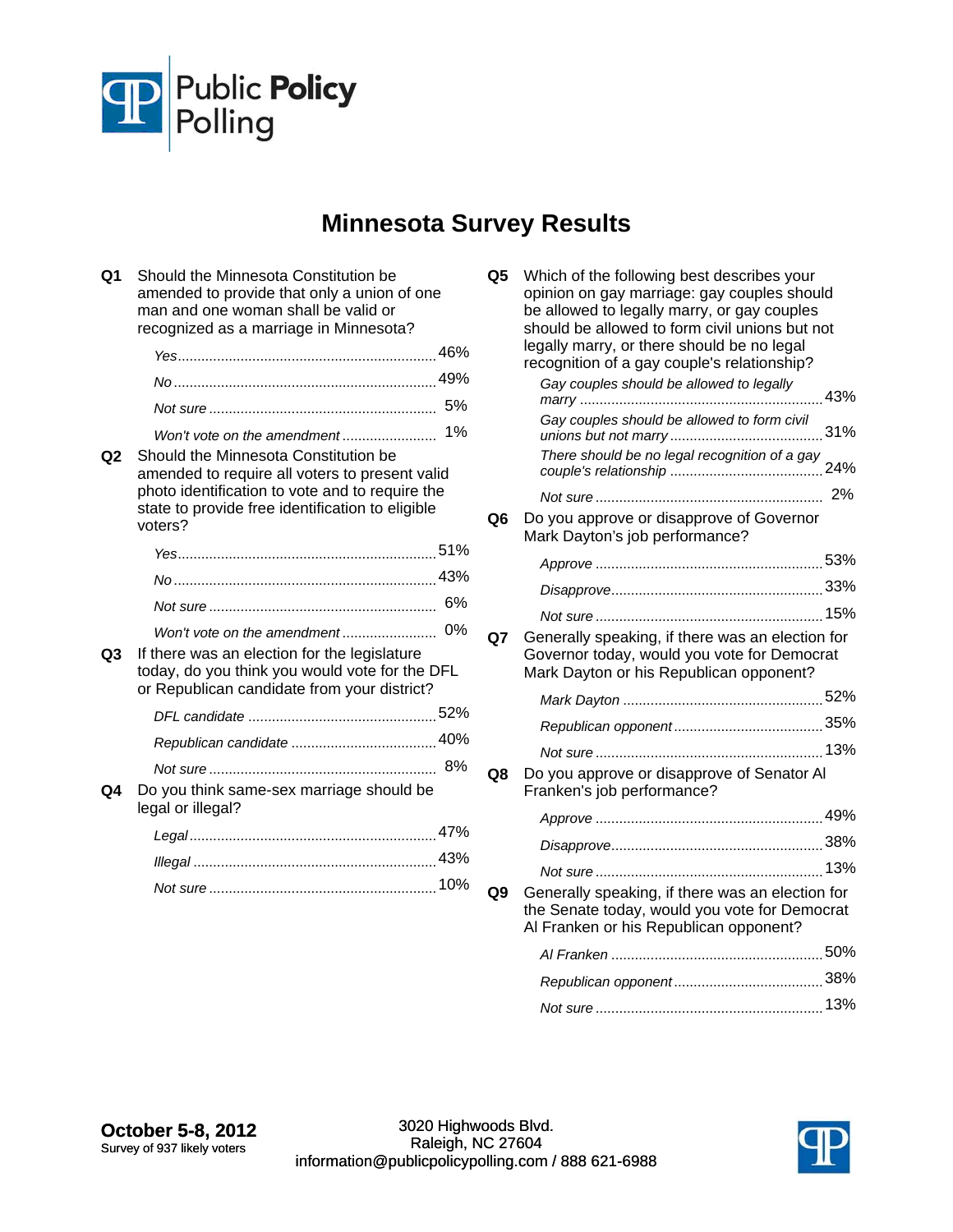

| Q10 Do you have a favorable or unfavorable opinion<br>of Michele Bachmann?                                                       |    |
|----------------------------------------------------------------------------------------------------------------------------------|----|
|                                                                                                                                  |    |
|                                                                                                                                  |    |
|                                                                                                                                  |    |
| Q11 Do you have a favorable or unfavorable opinion<br>of Norm Coleman?                                                           |    |
|                                                                                                                                  |    |
|                                                                                                                                  |    |
|                                                                                                                                  |    |
| Q12 Do you have a favorable or unfavorable opinion<br>of Tim Pawlenty?                                                           |    |
|                                                                                                                                  |    |
|                                                                                                                                  |    |
|                                                                                                                                  |    |
| Q13 If the candidates for Senate in 2014 were<br>Democrat AI Franken and Republican Michele<br>Bachmann, who would you vote for? |    |
|                                                                                                                                  |    |
|                                                                                                                                  |    |
|                                                                                                                                  |    |
| Q14 If the candidates for Senate in 2014 were<br>Democrat AI Franken and Republican Norm<br>Coleman, who would you vote for?     |    |
|                                                                                                                                  |    |
|                                                                                                                                  |    |
|                                                                                                                                  |    |
| Q15 If the candidates for Senate in 2014 were<br>Democrat AI Franken and Republican Tim<br>Pawlenty, who would you vote for?     |    |
|                                                                                                                                  |    |
|                                                                                                                                  |    |
|                                                                                                                                  | 7% |

| Q16 Do you have a favorable or unfavorable opinion<br>of Jesse Ventura?                                                                |  |
|----------------------------------------------------------------------------------------------------------------------------------------|--|
|                                                                                                                                        |  |
|                                                                                                                                        |  |
|                                                                                                                                        |  |
| Q17 Do you have a favorable or unfavorable opinion<br>of R.T. Rybak?                                                                   |  |
|                                                                                                                                        |  |
|                                                                                                                                        |  |
|                                                                                                                                        |  |
| Q18 Would you describe yourself as very liberal,<br>somewhat liberal, moderate, somewhat<br>conservative, or very conservative?        |  |
|                                                                                                                                        |  |
|                                                                                                                                        |  |
|                                                                                                                                        |  |
|                                                                                                                                        |  |
|                                                                                                                                        |  |
| Q19 If you are a woman, press 1. If a man, press 2.                                                                                    |  |
|                                                                                                                                        |  |
|                                                                                                                                        |  |
| Q20 If you are a Democrat, press 1. If a Republican,<br>press 2. If you are an independent or identify<br>with another party, press 3. |  |
|                                                                                                                                        |  |
|                                                                                                                                        |  |
|                                                                                                                                        |  |
| Q21 If you are white, press 1. If other, press 2.                                                                                      |  |
|                                                                                                                                        |  |
|                                                                                                                                        |  |
|                                                                                                                                        |  |

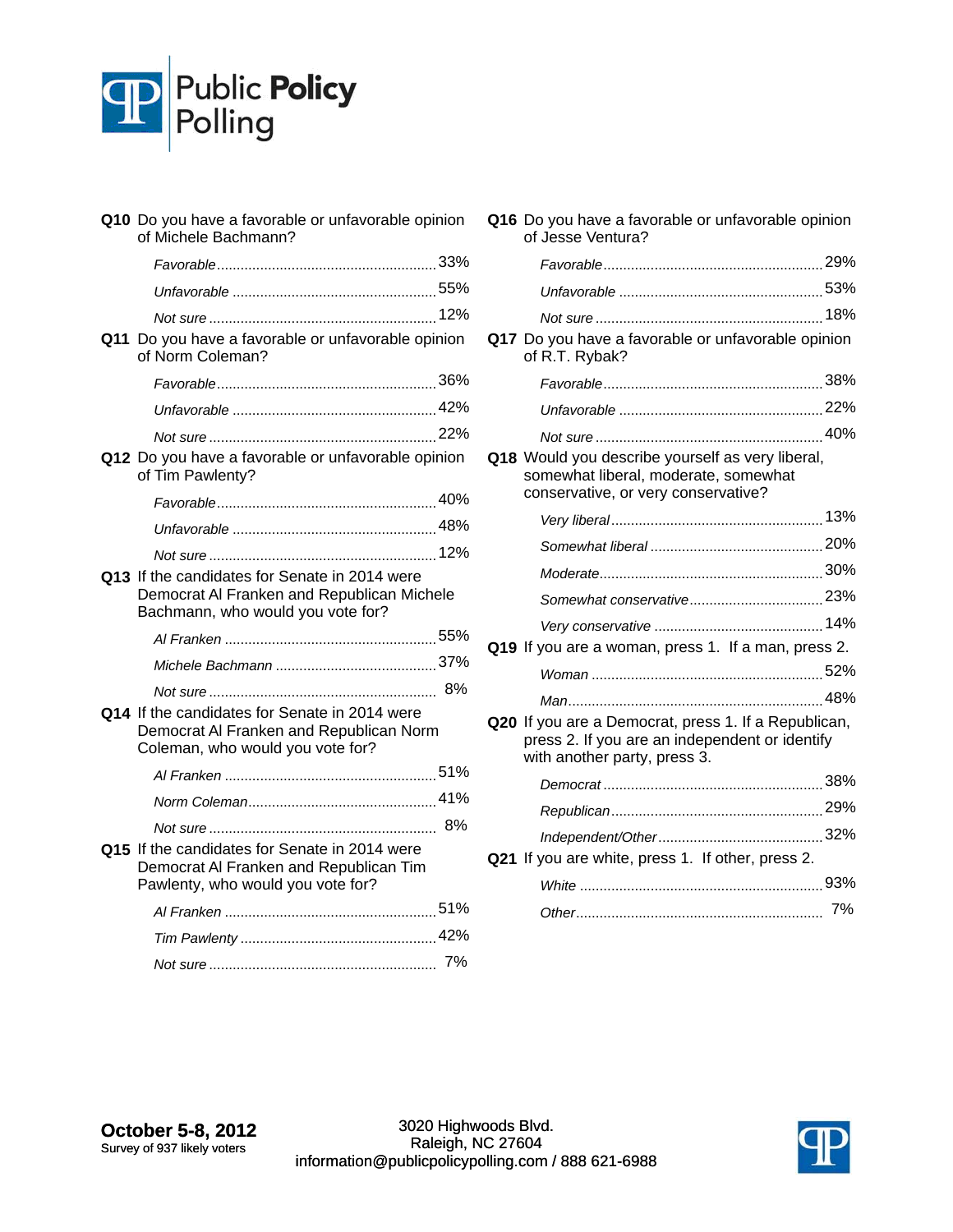

#### **Q22** If you are 18 to 29 years old, press 1. If 30 to 45 years old, press 2. If 46 to 65, press 3. If you are older than 65, press 4.

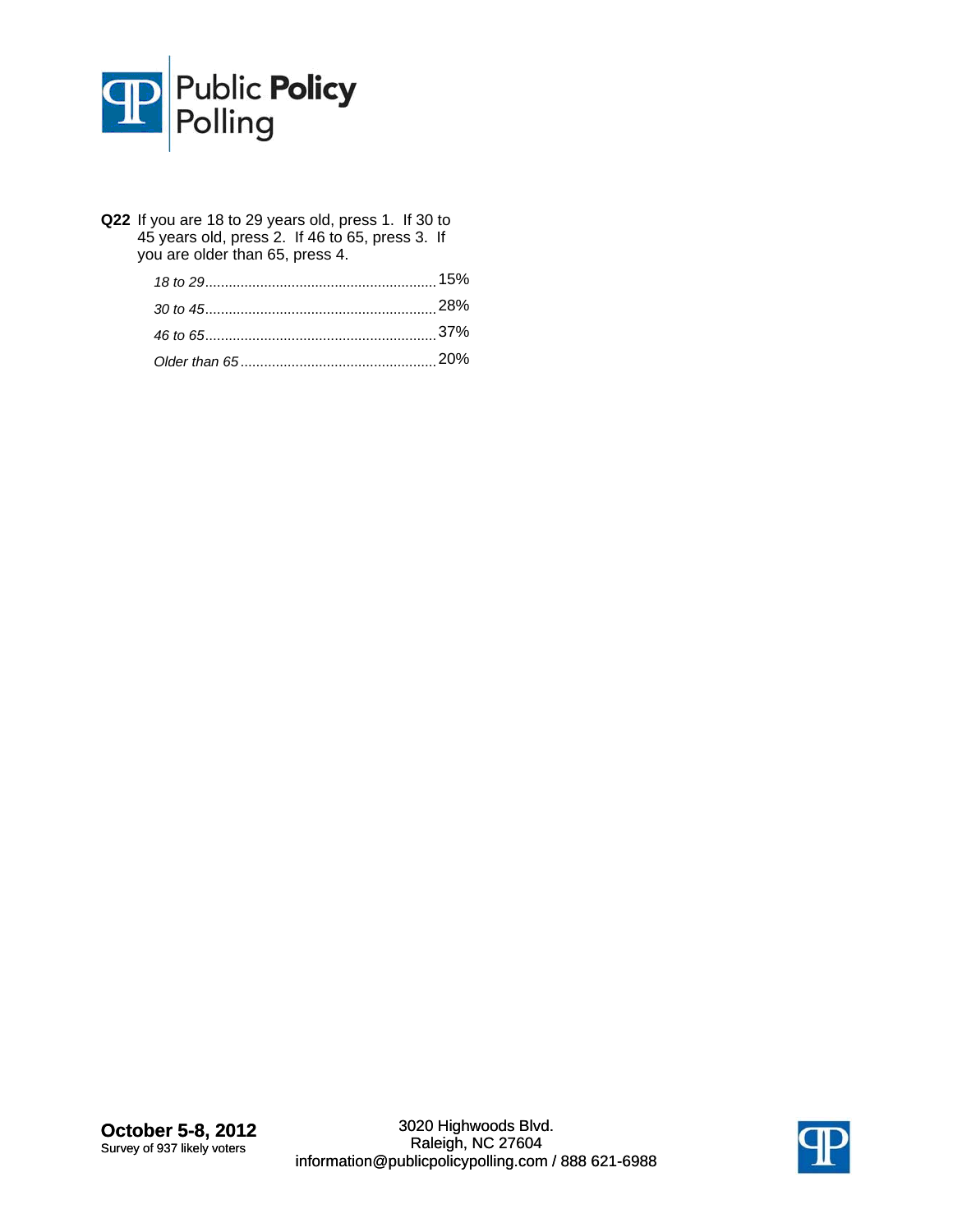

|                                |             |         | Ideology      |     |                                                               |      |  |  |
|--------------------------------|-------------|---------|---------------|-----|---------------------------------------------------------------|------|--|--|
|                                | <b>Base</b> | liberal | Very Somewhat |     | <b>Somewhat</b><br>liberal Moderate conservative conservative | Very |  |  |
| Marriage<br>Amendment          |             |         |               |     |                                                               |      |  |  |
| Yes l                          | 46%         | 21%     | 18%           | 35% | 69%                                                           | 91%  |  |  |
| No                             | 49%         | 73%     | 78%           | 58% | 24%                                                           | 8%   |  |  |
| Not sure                       | 5%          | 4%      | 5%            | 7%  | 7%                                                            | 1%   |  |  |
| Won't vote on the<br>amendment | 1%          | 3%      | 0%            | 0%  | 0%                                                            | ٠    |  |  |

|                                |                |         | Ideology      |     |                                                        |      |  |  |
|--------------------------------|----------------|---------|---------------|-----|--------------------------------------------------------|------|--|--|
|                                | Base           | liberal | Very Somewhat |     | Somewhat<br>liberal Moderate conservative conservative | Very |  |  |
| Voter ID<br>Amendment          |                |         |               |     |                                                        |      |  |  |
|                                | <b>Yes 51%</b> | 19%     | 25%           | 40% | 81%                                                    | 92%  |  |  |
| No l                           | 43%            | 78%     | 68%           | 53% | 13%                                                    | 5%   |  |  |
| Not sure                       | 6%             | 4%      | 6%            | 7%  | 6%                                                     | 2%   |  |  |
| Won't vote on the<br>amendment | 0%             | ٠       |               |     |                                                        | 0%   |  |  |

|                             |             | Ideology |               |     |                                                        |      |  |
|-----------------------------|-------------|----------|---------------|-----|--------------------------------------------------------|------|--|
|                             | <b>Base</b> | liberal  | Very Somewhat |     | Somewhat<br>liberal Moderate conservative conservative | Very |  |
| Generic Leg. Ballot         |             |          |               |     |                                                        |      |  |
| DFL candidate 52%           |             | 92%      | 94%           | 59% | 16%                                                    | 5%   |  |
| Republican 40%<br>candidate |             | 5%       | 5%            | 25% | 75%                                                    | 92%  |  |
| Not sure                    | 8%          | 4%       | 1%            | 16% | 9%                                                     | 3%   |  |

|                                    |      |         | Ideology      |     |                                                        |      |  |  |
|------------------------------------|------|---------|---------------|-----|--------------------------------------------------------|------|--|--|
|                                    | Base | liberal | Very Somewhat |     | Somewhat<br>liberal Moderate conservative conservative | Verv |  |  |
| Same-sex Marriage<br>Legal/Illegal |      |         |               |     |                                                        |      |  |  |
| Legal 47%                          |      | 79%     | 72%           | 52% | 23%                                                    | 8%   |  |  |
| Illegal 43%                        |      | 16%     | 18%           | 34% | 63%                                                    | 91%  |  |  |
| Not sure 10%                       |      | 4%      | 10%           | 14% | 14%                                                    | 1%   |  |  |

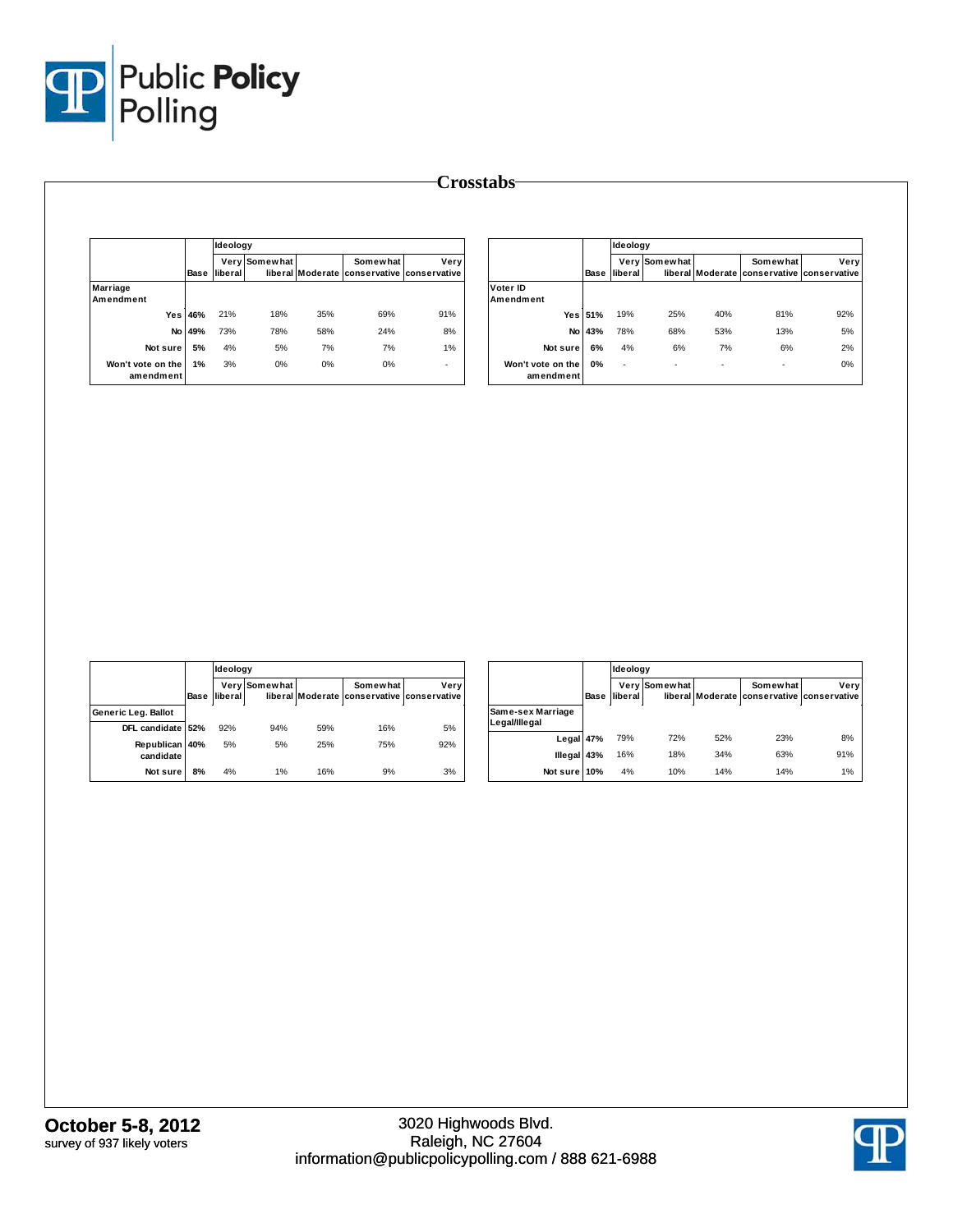

|                                                                                  |      | <b>Ideology</b> |               |     |                                                               |      |
|----------------------------------------------------------------------------------|------|-----------------|---------------|-----|---------------------------------------------------------------|------|
|                                                                                  | Base | liberal         | Very Somewhat |     | <b>Somewhat</b><br>liberal Moderate conservative conservative | Very |
| Gay Marriage/Civ.<br>Unions/No<br>Recognition                                    |      |                 |               |     |                                                               |      |
| Gay couples should 43%<br>be allowed to legally<br>marry                         |      | 76%             | 70%           | 47% | 19%                                                           | 7%   |
| Gay couples should 31%<br>be allowed to form<br>civil unions but not<br>marry    |      | 12%             | 19%           | 40% | 40%                                                           | 33%  |
| There should be no 24%<br>legal recognition of a<br>gay couple's<br>relationship |      | 13%             | 10%           | 11% | 38%                                                           | 59%  |
| Not sure                                                                         | 2%   |                 | 2%            | 2%  | 2%                                                            | 1%   |

|                 |      |                | Ideology      |     |                                                        |      |  |
|-----------------|------|----------------|---------------|-----|--------------------------------------------------------|------|--|
|                 | Base | <b>liberal</b> | Very Somewhat |     | Somewhat<br>liberal Moderate conservative conservative | Very |  |
| Dayton Approval |      |                |               |     |                                                        |      |  |
| Approve 53%     |      | 84%            | 85%           | 62% | 23%                                                    | 7%   |  |
| Disapprove 33%  |      | 8%             | 2%            | 20% | 57%                                                    | 84%  |  |
| Not sure 15%    |      | 9%             | 13%           | 18% | 19%                                                    | 10%  |  |

|                            |      | Ideology |               |     |                                                        |      |
|----------------------------|------|----------|---------------|-----|--------------------------------------------------------|------|
|                            | Base | liberal  | Very Somewhat |     | Somewhat<br>liberal Moderate conservative conservative | Very |
| Dayton or GOP<br>Opponent? |      |          |               |     |                                                        |      |
| Mark Dayton 52%            |      | 90%      | 91%           | 58% | 16%                                                    | 6%   |
| Republican 35%<br>opponent |      | 4%       | 4%            | 22% | 63%                                                    | 90%  |
| Not sure                   | 13%  | 6%       | 4%            | 20% | 21%                                                    | 3%   |

|                         |      |         | Ideology      |     |                                                        |      |  |
|-------------------------|------|---------|---------------|-----|--------------------------------------------------------|------|--|
|                         | Base | liberal | Very Somewhat |     | Somewhat<br>liberal Moderate conservative conservative | Very |  |
| <b>Franken Approval</b> |      |         |               |     |                                                        |      |  |
| Approve 49%             |      | 80%     | 86%           | 56% | 17%                                                    | 5%   |  |
| Disapprove 38%          |      | 13%     | 4%            | 25% | 66%                                                    | 90%  |  |
| Not sure 13%            |      | 7%      | 11%           | 19% | 17%                                                    | 5%   |  |

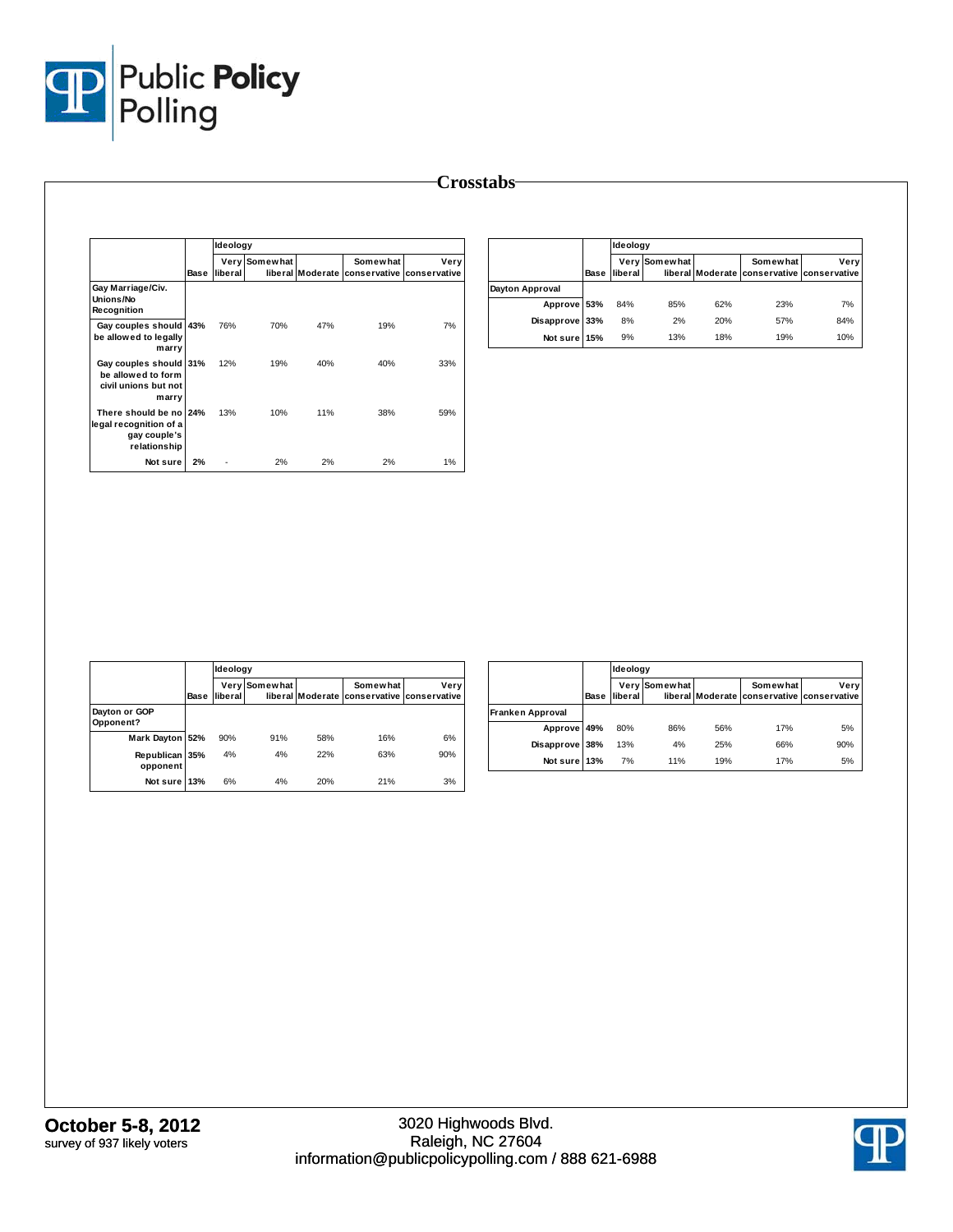

|                             |      |         | Ideology      |     |                                                        |      |  |  |
|-----------------------------|------|---------|---------------|-----|--------------------------------------------------------|------|--|--|
|                             | Base | liberal | Very Somewhat |     | Somewhat<br>liberal Moderate conservative conservative | Very |  |  |
| Franken or GOP<br>Opponent? |      |         |               |     |                                                        |      |  |  |
| Al Franken 50%              |      | 90%     | 91%           | 54% | 13%                                                    | 6%   |  |  |
| Republican 38%<br>opponent  |      | 6%      | 3%            | 23% | 70%                                                    | 92%  |  |  |
| Not sure 13%                |      | 4%      | 6%            | 23% | 17%                                                    | 2%   |  |  |

|                                 |      | Ideology |               |     |                                                        |      |  |
|---------------------------------|------|----------|---------------|-----|--------------------------------------------------------|------|--|
|                                 | Base | liberal  | Very Somewhat |     | Somewhat<br>liberal Moderate conservative conservative | Very |  |
| <b>Bachmann</b><br>Favorability |      |          |               |     |                                                        |      |  |
| Favorable 33%                   |      | 11%      | 3%            | 21% | 52%                                                    | 86%  |  |
| Unfavorable 55%                 |      | 85%      | 87%           | 67% | 28%                                                    | 7%   |  |
| Not sure 12%                    |      | 3%       | 10%           | 12% | 20%                                                    | 7%   |  |

|                      |             |         | Ideology      |     |                                                        |      |  |  |
|----------------------|-------------|---------|---------------|-----|--------------------------------------------------------|------|--|--|
|                      | <b>Base</b> | liberal | Very Somewhat |     | Somewhat<br>liberal Moderate conservative conservative | Very |  |  |
| Coleman Favorability |             |         |               |     |                                                        |      |  |  |
| Favorable 36%        |             | 12%     | 9%            | 32% | 56%                                                    | 71%  |  |  |
| Unfavorable 42%      |             | 76%     | 65%           | 43% | 20%                                                    | 14%  |  |  |
| Not sure 22%         |             | 12%     | 26%           | 25% | 24%                                                    | 15%  |  |  |

|                          |      |         | Ideology      |     |                                                        |      |  |  |
|--------------------------|------|---------|---------------|-----|--------------------------------------------------------|------|--|--|
|                          | Base | liberal | Very Somewhat |     | Somewhat<br>liberal Moderate conservative conservative | Verv |  |  |
| <b>TPaw Favorability</b> |      |         |               |     |                                                        |      |  |  |
| Favorable 40%            |      | 7%      | 13%           | 31% | 68%                                                    | 79%  |  |  |
| Unfavorable              | 48%  | 86%     | 78%           | 53% | 18%                                                    | 11%  |  |  |
| Not sure 12%             |      | 7%      | 9%            | 16% | 14%                                                    | 10%  |  |  |

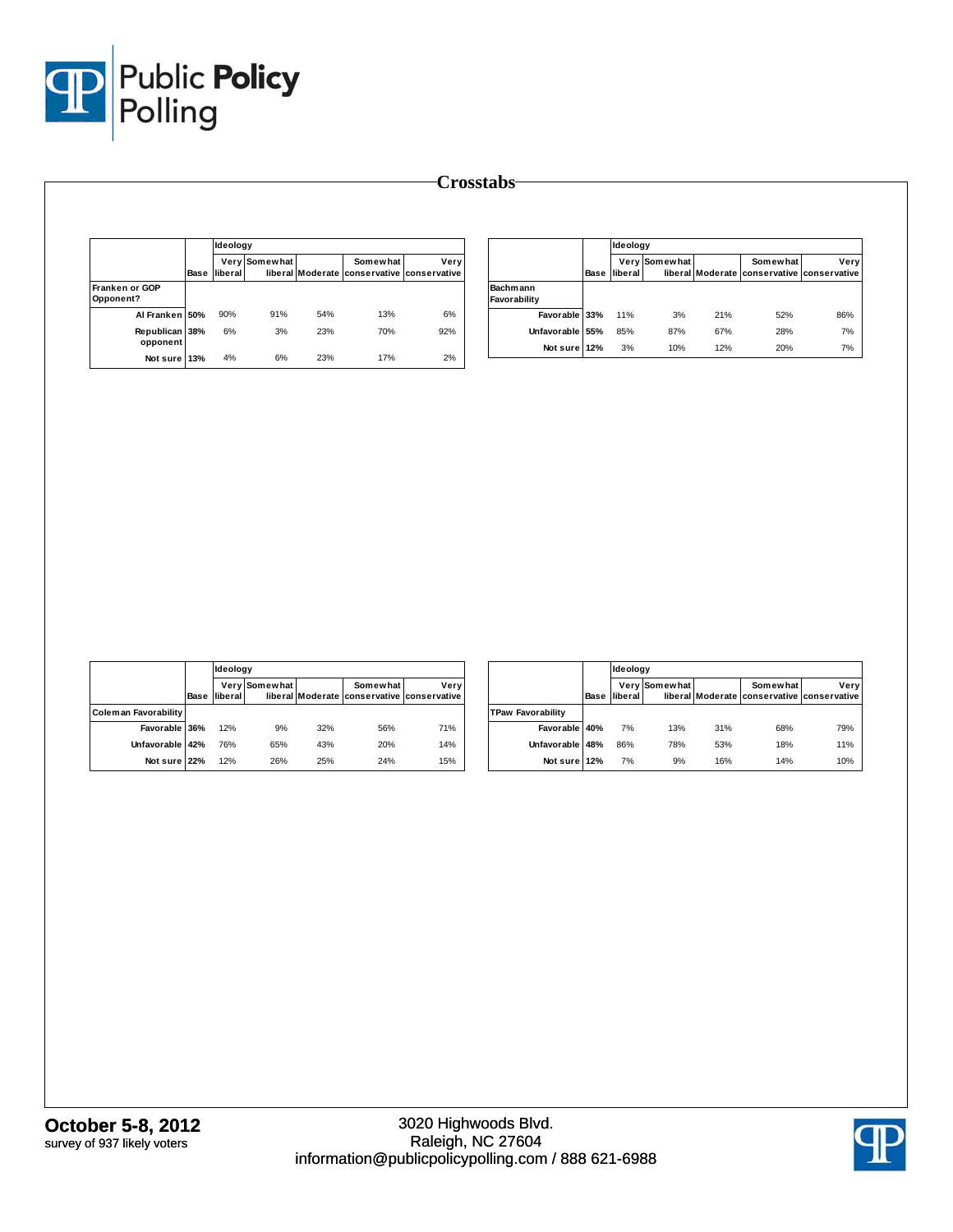

|                         |      | Ideology |               |     |                                                        |      |
|-------------------------|------|----------|---------------|-----|--------------------------------------------------------|------|
|                         | Base | liberal  | Very Somewhat |     | Somewhat<br>liberal Moderate conservative conservative | Very |
| Franken/Bachmann<br>'14 |      |          |               |     |                                                        |      |
| Al Franken 55%          |      | 92%      | 94%           | 67% | 15%                                                    | 7%   |
| Michele Bachmann 37%    |      | 7%       | 3%            | 20% | 72%                                                    | 93%  |
| Not sure                | 8%   | 1%       | 3%            | 13% | 13%                                                    | 0%   |

|                     |      | Ideology |               |     |                                                        |      |  |
|---------------------|------|----------|---------------|-----|--------------------------------------------------------|------|--|
|                     | Base | liberal  | Very Somewhat |     | Somewhat<br>liberal Moderate conservative conservative | Verv |  |
| Franken/Coleman '14 |      |          |               |     |                                                        |      |  |
| Al Franken 51%      |      | 89%      | 91%           | 59% | 13%                                                    | 6%   |  |
| Norm Coleman 41%    |      | 10%      | 6%            | 28% | 76%                                                    | 93%  |  |
| Not sure            | 8%   | 1%       | 4%            | 13% | 11%                                                    | 1%   |  |

|                  |             |                | Ideology      |     |                                                        |      |  |  |
|------------------|-------------|----------------|---------------|-----|--------------------------------------------------------|------|--|--|
|                  | <b>Base</b> | <b>liberal</b> | Very Somewhat |     | Somewhat<br>liberal Moderate conservative conservative | Very |  |  |
| Franken/TPaw '14 |             |                |               |     |                                                        |      |  |  |
| Al Franken 51%   |             | 92%            | 90%           | 58% | 10%                                                    | 6%   |  |  |
| Tim Pawlenty 42% |             | 7%             | 8%            | 30% | 79%                                                    | 91%  |  |  |
| Not sure         | 7%          | 1%             | 2%            | 11% | 10%                                                    | 3%   |  |  |

|                      |      |         | Ideology      |     |                                                        |      |  |  |
|----------------------|------|---------|---------------|-----|--------------------------------------------------------|------|--|--|
|                      | Base | liberal | Very Somewhat |     | Somewhat<br>liberal Moderate conservative conservative | Verv |  |  |
| Ventura Favorability |      |         |               |     |                                                        |      |  |  |
| Favorable 29%        |      | 42%     | 30%           | 33% | 25%                                                    | 11%  |  |  |
| Unfavorable 53%      |      | 37%     | 47%           | 50% | 58%                                                    | 76%  |  |  |
| Not sure 18%         |      | 21%     | 23%           | 17% | 17%                                                    | 13%  |  |  |

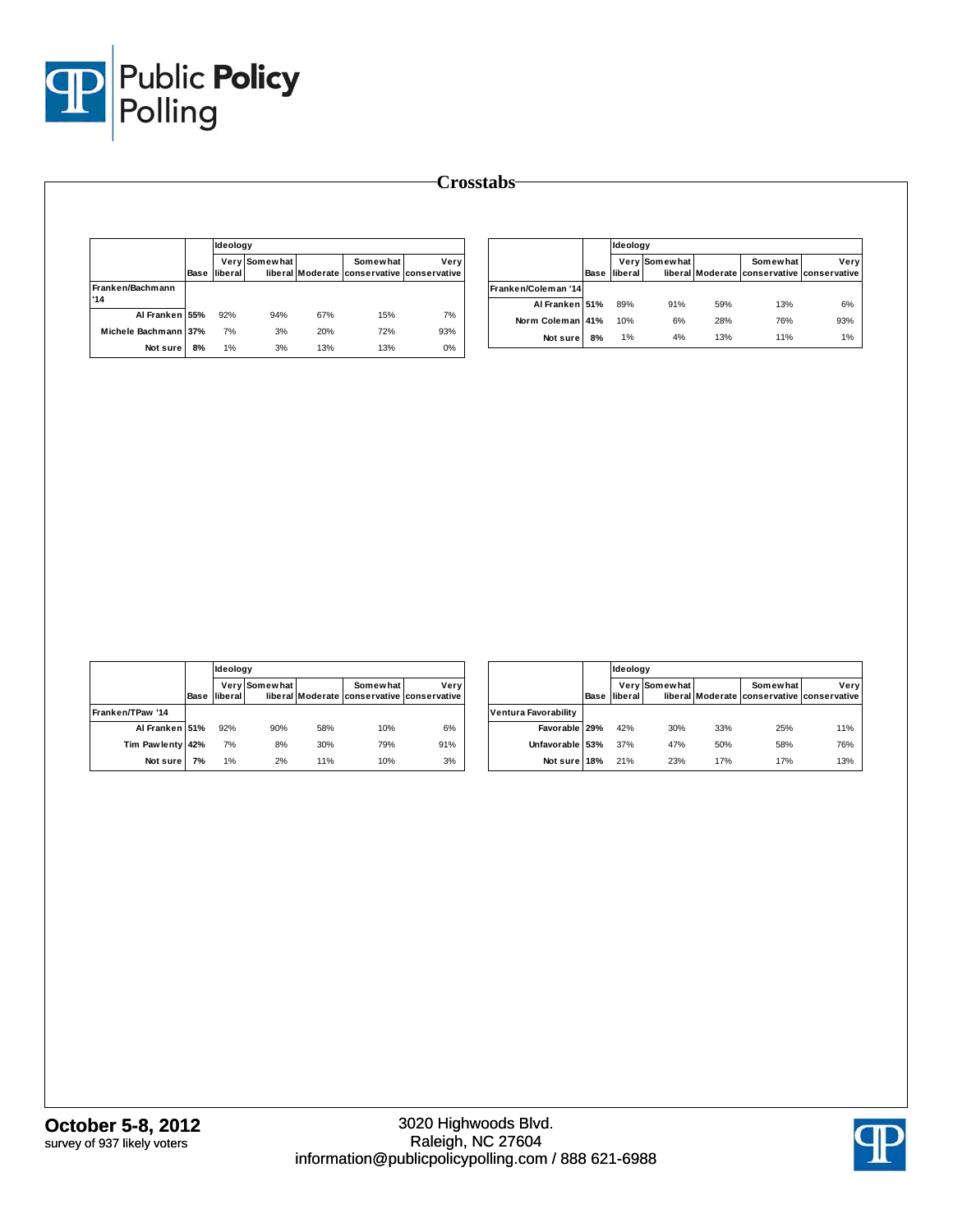

|                           |      |         | Ideology      |     |                                                        |      |  |  |
|---------------------------|------|---------|---------------|-----|--------------------------------------------------------|------|--|--|
|                           | Base | liberal | Very Somewhat |     | Somewhat<br>liberal Moderate conservative conservative | Very |  |  |
| <b>Rybak Favorability</b> |      |         |               |     |                                                        |      |  |  |
| Favorable 38%             |      | 66%     | 61%           | 43% | 15%                                                    | 8%   |  |  |
| Unfavorable 22%           |      | 7%      | 3%            | 17% | 37%                                                    | 50%  |  |  |
| Not sure 40%              |      | 27%     | 36%           | 40% | 47%                                                    | 42%  |  |  |

|                                |             | Gender       |     |
|--------------------------------|-------------|--------------|-----|
|                                | <b>Base</b> | <b>Woman</b> | Man |
| Marriage<br>Amendment          |             |              |     |
|                                | Yes 46%     | 43%          | 49% |
| <b>No</b>                      | 49%         | 51%          | 47% |
| Not sure                       | 5%          | 6%           | 5%  |
| Won't vote on the<br>amendment | 1%          | $1\%$        | 0%  |

|                                |             | Gender |     |
|--------------------------------|-------------|--------|-----|
|                                | <b>Base</b> | Woman  | Man |
| Voter ID<br>Amendment          |             |        |     |
|                                | Yes 51%     | 49%    | 54% |
| <b>No</b>                      | 43%         | 42%    | 44% |
| Not sure                       | 6%          | 9%     | 2%  |
| Won't vote on the<br>amendment | 0%          |        | 0%  |

|                                |             | Gender       |     |  |
|--------------------------------|-------------|--------------|-----|--|
|                                | <b>Base</b> | <b>Woman</b> | Man |  |
| Generic Leg. Ballot            |             |              |     |  |
| <b>DFL</b> candidate           | 52%         | 56%          | 49% |  |
| <b>Republican</b><br>candidate | 40%         | 37%          | 42% |  |
| Not sure                       | 8%          | 8%           | 9%  |  |

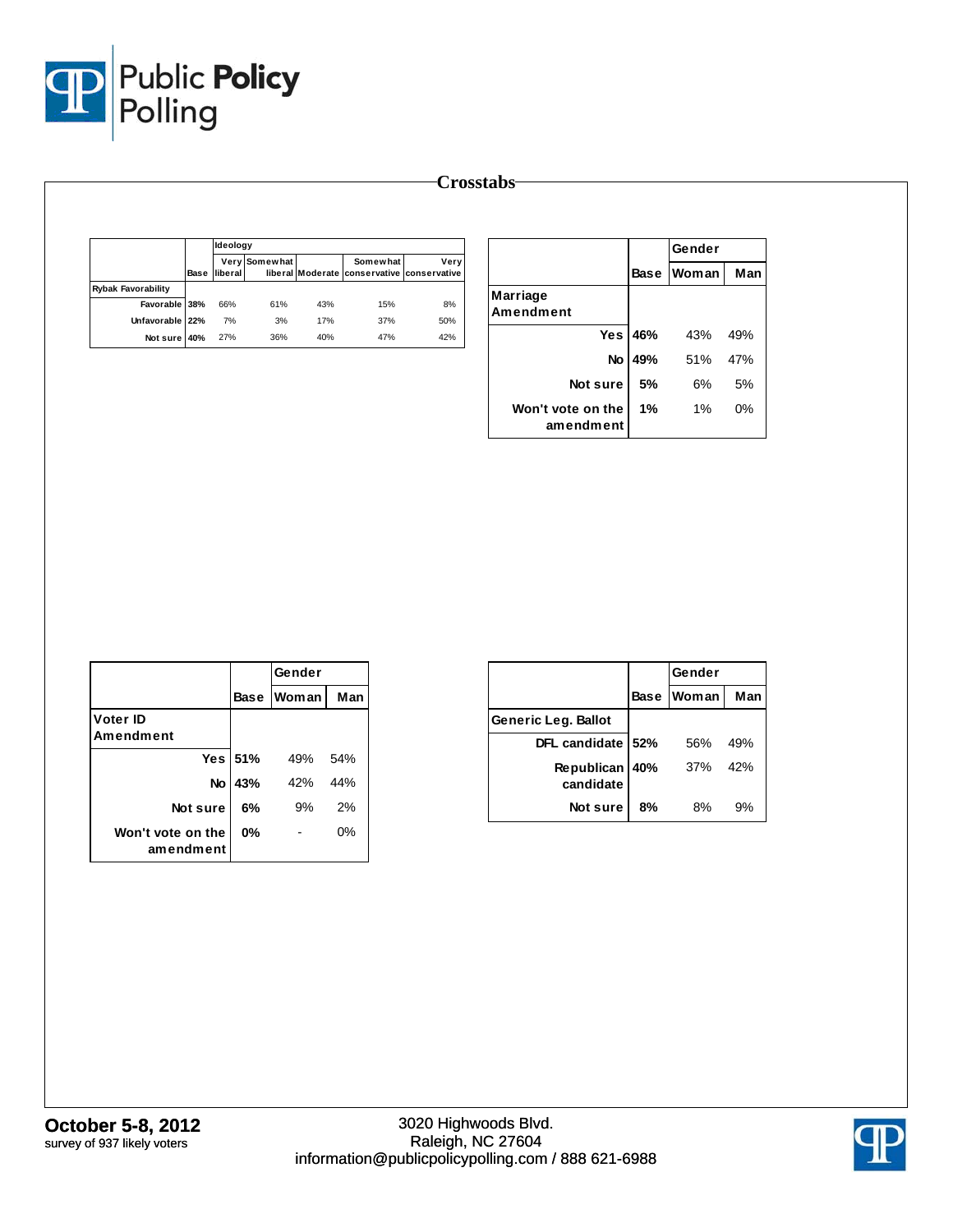

|                                    | Gender     |     |
|------------------------------------|------------|-----|
|                                    | Base Woman | Man |
| Same-sex Marriage<br>Legal/Illegal |            |     |
| Legal 47%                          | 48%        | 45% |
| Illegal $ 43%$                     | 41%        | 46% |
| Not sure 10%                       | 11%        | 9%  |

|                                                                                  |      | Gender       |     |
|----------------------------------------------------------------------------------|------|--------------|-----|
|                                                                                  | Base | <b>Woman</b> | Man |
| Gay Marriage/Civ.<br>Unions/No<br><b>Recognition</b>                             |      |              |     |
| Gay couples should   43%<br>be allowed to legally<br>marry                       |      | 44% 42%      |     |
| Gay couples should 31%<br>be allowed to form<br>civil unions but not<br>marry    |      | 33%          | 30% |
| There should be no 24%<br>legal recognition of a<br>gay couple's<br>relationship |      | 21%          | 28% |
| Notsure                                                                          | 2%   | 2%           | 1%  |

|                 |     | Gender     |       |
|-----------------|-----|------------|-------|
|                 |     | Base Woman | Man l |
| Dayton Approval |     |            |       |
| Approve 53%     |     | 51%        | 54%   |
| Disapprove      | 33% | <b>29%</b> | 36%   |
| Not sure        | 15% | 20%        | 10%   |

|                            |     | Gender     |     |  |
|----------------------------|-----|------------|-----|--|
|                            |     | Base Woman | Man |  |
| Dayton or GOP<br>Opponent? |     |            |     |  |
| Mark Dayton   52%          |     | 54%        | 49% |  |
| Republican 35%<br>opponent |     | 34%        | 36% |  |
| Not sure                   | 13% | 11%        | 15% |  |

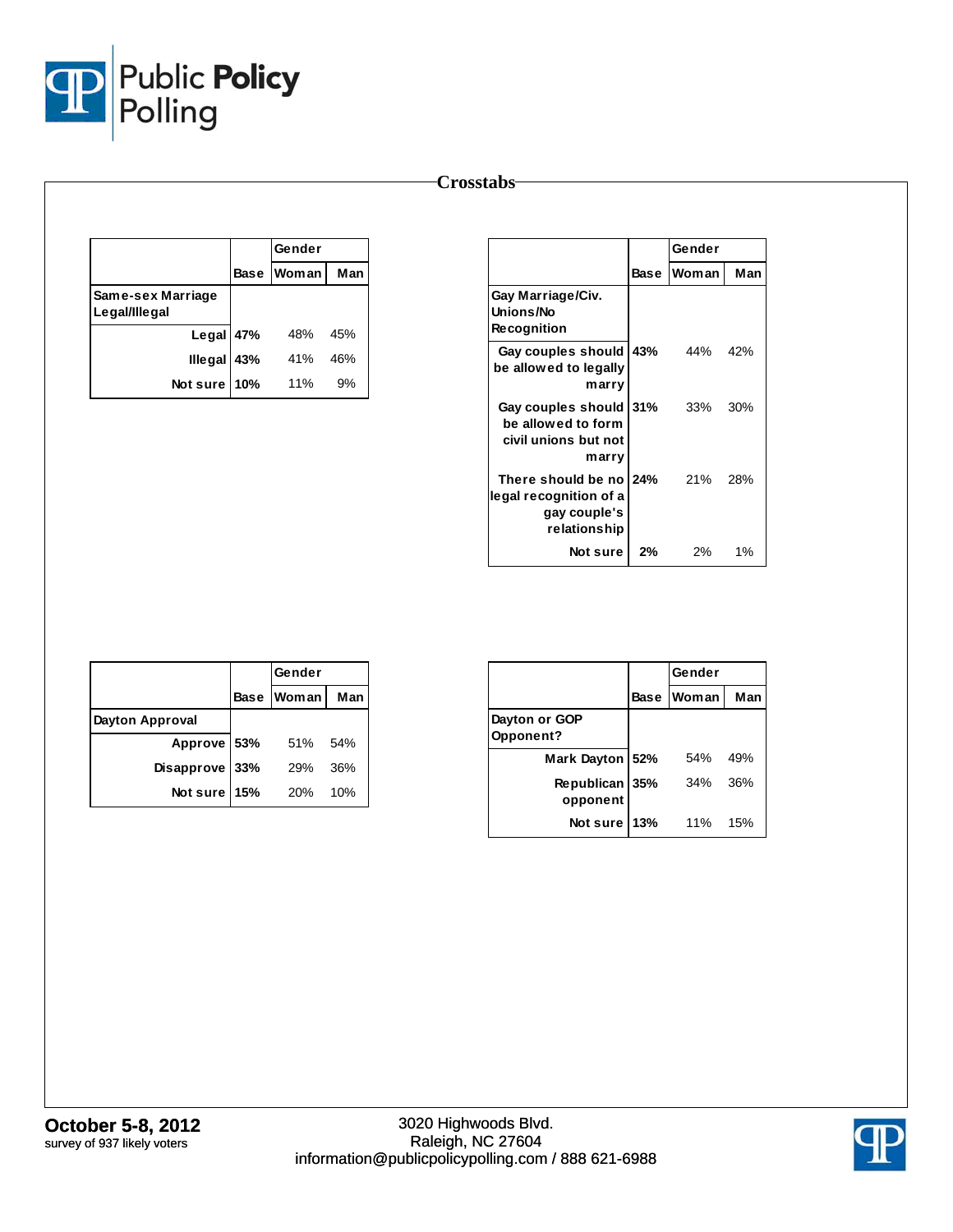

|                         |     | Gender     |     |
|-------------------------|-----|------------|-----|
|                         |     | Base Woman | Man |
| <b>Franken Approval</b> |     |            |     |
| Approve 49%             |     | 49%        | 49% |
| Disapprove 38%          |     | 37%        | 39% |
| Not sure                | 13% | 15%        | 12% |

|                             |             | Gender       |     |  |
|-----------------------------|-------------|--------------|-----|--|
|                             | <b>Base</b> | <b>Woman</b> | Man |  |
| Franken or GOP<br>Opponent? |             |              |     |  |
| Al Franken   50%            |             | 51%          | 48% |  |
| Republican 38%<br>opponent  |             | 38%          | 37% |  |
| Not sure 13%                |             | 11%          | 15% |  |

|                                 |             | Gender       |     |
|---------------------------------|-------------|--------------|-----|
|                                 | <b>Base</b> | <b>Woman</b> | Man |
| <b>Bachmann</b><br>Favorability |             |              |     |
| Favorable 33%                   |             | 29%          | 36% |
| <b>Unfavorable</b>              | 55%         | 55%          | 56% |
| Not sure                        | 12%         | 16%          | 8%  |

|                             |             | Gender |     |  |
|-----------------------------|-------------|--------|-----|--|
|                             | <b>Base</b> | Woman  | Man |  |
| <b>Coleman Favorability</b> |             |        |     |  |
| Favorable 36%               |             | 35%    | 37% |  |
| Unfavorable   42%           |             | 40%    | 45% |  |
| Not sure                    | 22%         | 26%    | 18% |  |

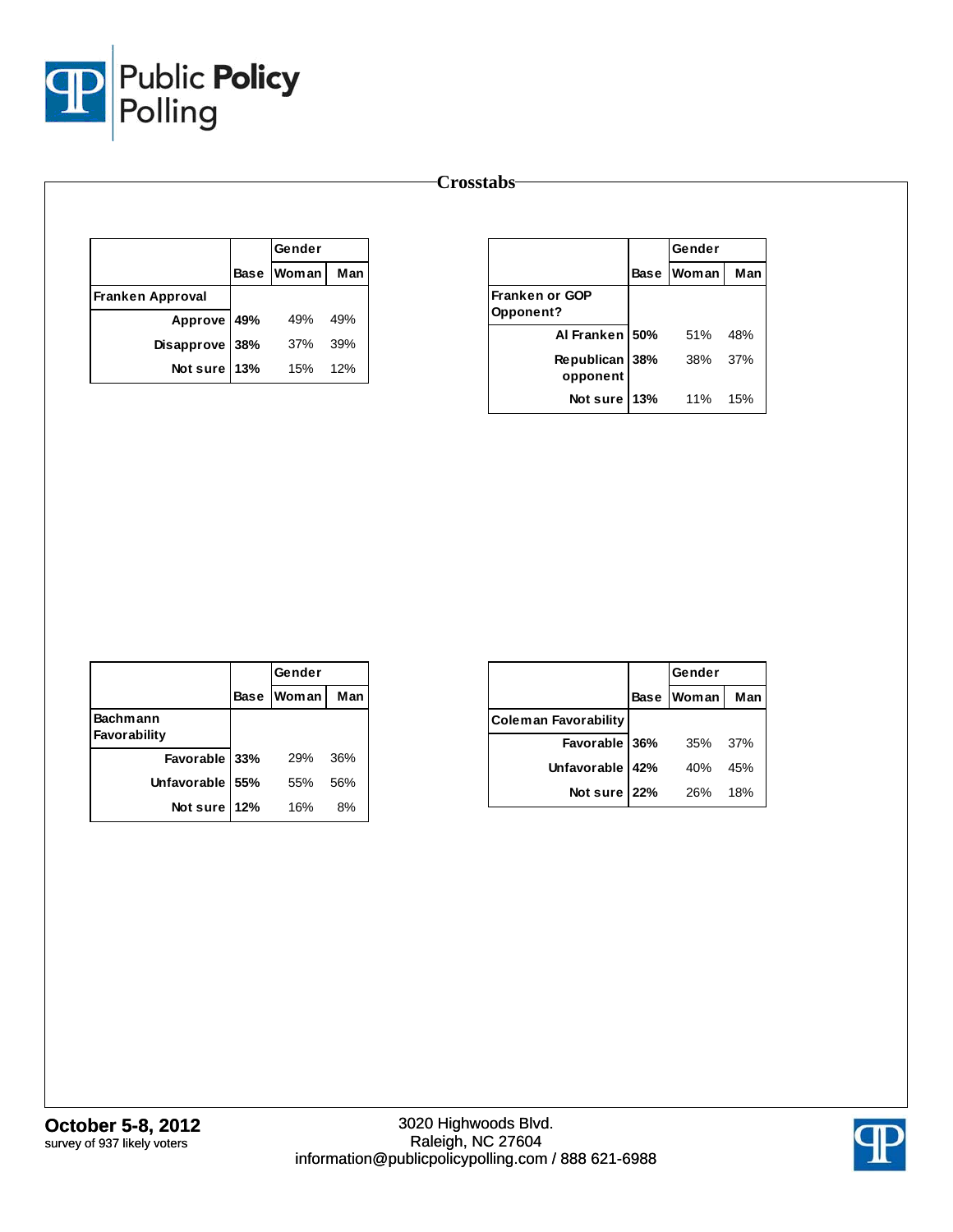

|                          |     | Gender       |     |
|--------------------------|-----|--------------|-----|
|                          |     | Base   Woman | Man |
| <b>TPaw Favorability</b> |     |              |     |
| Favorable 40%            |     | 40%          | 39% |
| Unfavorable 48%          |     | 47%          | 49% |
| Not sure                 | 12% | 13%          | 12% |

|                      |    | Gender     |     |  |
|----------------------|----|------------|-----|--|
|                      |    | Base Woman | Man |  |
| Franken/Bachmann     |    |            |     |  |
| Al Franken 55%       |    | 55%        | 56% |  |
| Michele Bachmann 37% |    | 36%        | 39% |  |
| Not sure             | 8% | 9%         | 6%  |  |

|                     |    | Gender     |     |
|---------------------|----|------------|-----|
|                     |    | Base Woman | Man |
| Franken/Coleman '14 |    |            |     |
| Al Franken 51%      |    | 52%        | 51% |
| Norm Coleman   41%  |    | 41%        | 42% |
| Not sure            | 8% | 8%         | 7%  |

|                  |             | Gender  |     |
|------------------|-------------|---------|-----|
|                  | <b>Base</b> | Woman   | Man |
| Franken/TPaw '14 |             |         |     |
| Al Franken 51%   |             | 51% 51% |     |
| Tim Pawlenty 42% |             | 42%     | 43% |
| Not sure         | 7%          | 7%      | 7%  |

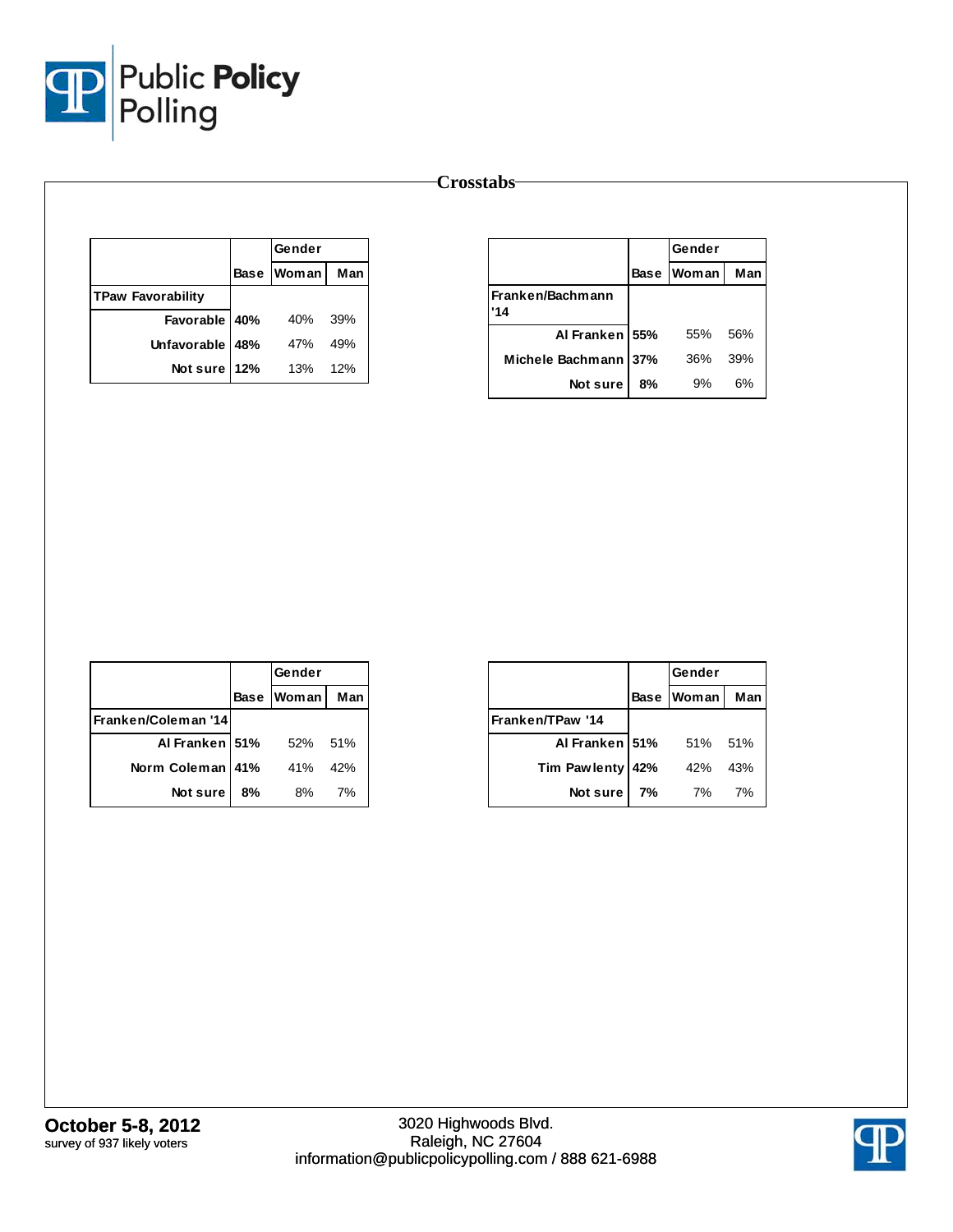

|                             | Gender     |     |
|-----------------------------|------------|-----|
|                             | Base Woman | Man |
| <b>Ventura Favorability</b> |            |     |
| Favorable   29%             | 24%        | 34% |
| Unfavorable 53%             | 56%        | 50% |
| Not sure 18%                | 20%        | 16% |

|                           |     | Gender       |     |  |
|---------------------------|-----|--------------|-----|--|
|                           |     | Base   Woman | Man |  |
| <b>Rybak Favorability</b> |     |              |     |  |
| Favorable 38%             |     | 37%          | 39% |  |
| Unfavorable   22%         |     | 17%          | 27% |  |
| Not sure                  | 40% | 45%          | 34% |  |

|                                |             | Party |     |                                       |  |
|--------------------------------|-------------|-------|-----|---------------------------------------|--|
|                                | <b>Base</b> |       |     | Democrat Republican Independent/Other |  |
| Marriage<br>Amendment          |             |       |     |                                       |  |
| <b>Yes</b>                     | 46%         | 23%   | 79% | 42%                                   |  |
| No                             | 49%         | 70%   | 17% | 52%                                   |  |
| Not sure                       | 5%          | 6%    | 4%  | 5%                                    |  |
| Won't vote on the<br>amendment | 1%          | $0\%$ | 0%  | 1%                                    |  |

|                                |         | Party |     |                                       |
|--------------------------------|---------|-------|-----|---------------------------------------|
|                                | Base    |       |     | Democrat Republican Independent/Other |
| Voter ID<br>Amendment          |         |       |     |                                       |
|                                | Yes 51% | 23%   | 88% | 52%                                   |
| No                             | 43%     | 71%   | 8%  | 41%                                   |
| Not sure                       | 6%      | 6%    | 4%  | 7%                                    |
| Won't vote on the<br>amendment | 0%      | ٠     | 0%  |                                       |

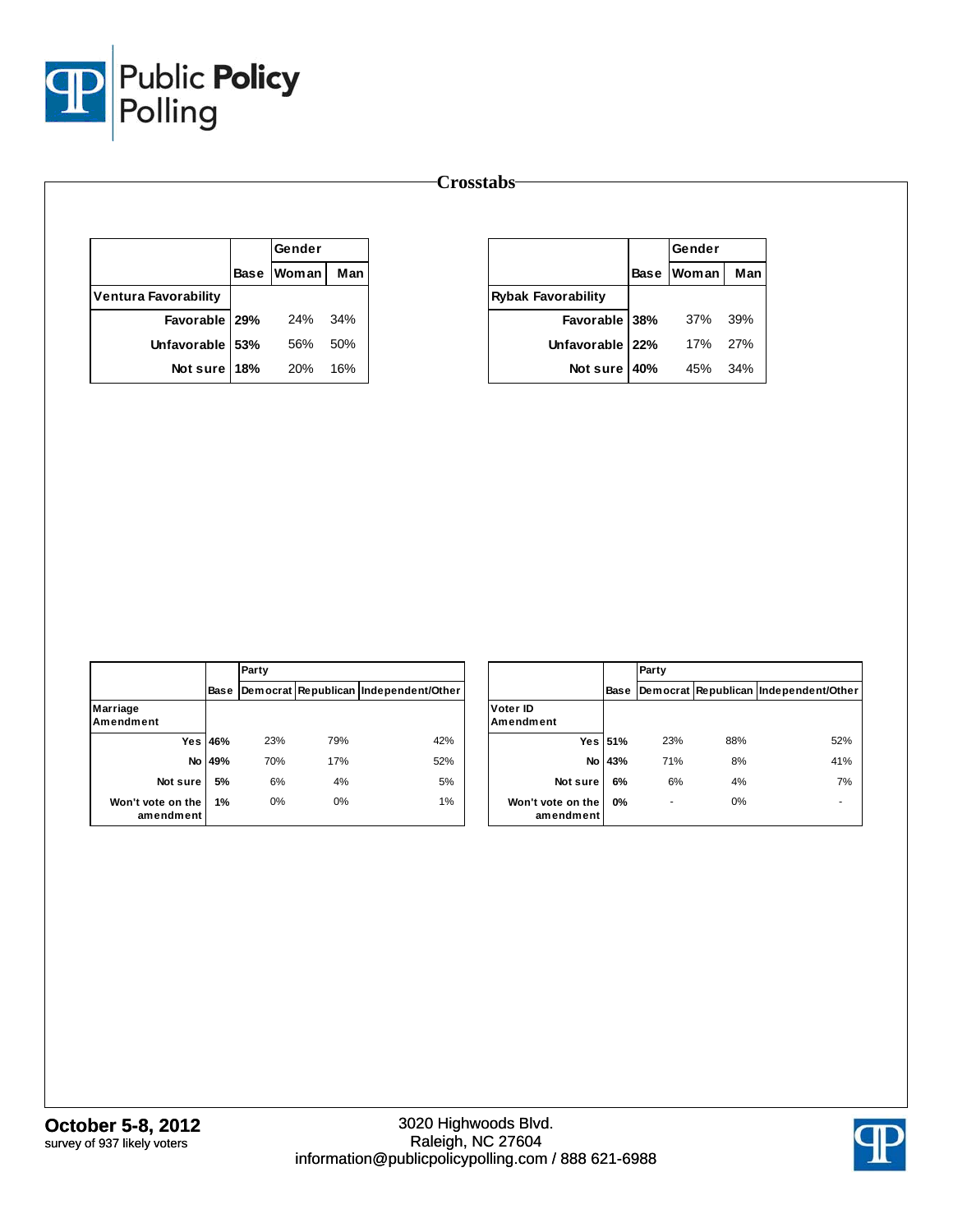

|                             |      | Party |     |                                       |
|-----------------------------|------|-------|-----|---------------------------------------|
|                             | Base |       |     | Democrat Republican Independent/Other |
| Generic Leg. Ballot         |      |       |     |                                       |
| DFL candidate 52%           |      | 93%   | 4%  | 48%                                   |
| Republican 40%<br>candidate |      | 4%    | 90% | 34%                                   |
| Not sure                    | 8%   | 2%    | 6%  | 17%                                   |

|                                    |      | Party |     |                                       |
|------------------------------------|------|-------|-----|---------------------------------------|
|                                    | Base |       |     | Democrat Republican Independent/Other |
| Same-sex Marriage<br>Legal/Illegal |      |       |     |                                       |
| Legal 47%                          |      | 68%   | 15% | 50%                                   |
| Illegal 43%                        |      | 21%   | 77% | 40%                                   |
| Not sure 10%                       |      | 11%   | 8%  | 10%                                   |

|                                                                                   |      | Party |     |                                       |
|-----------------------------------------------------------------------------------|------|-------|-----|---------------------------------------|
|                                                                                   | Base |       |     | Democrat Republican Independent/Other |
| Gay Marriage/Civ.<br>Unions/No<br>Recognition                                     |      |       |     |                                       |
| Gay couples should 43%<br>be allowed to legally<br>marry                          |      | 63%   | 13% | 46%                                   |
| Gay couples should 31%<br>be allowed to form<br>civil unions but not<br>marry     |      | 23%   | 39% | 34%                                   |
| There should be no 24%<br>llegal recognition of a<br>gay couple's<br>relationship |      | 13%   | 46% | 18%                                   |
| Not sure                                                                          | 2%   | 1%    | 2%  | 2%                                    |

|                 |      | Party |     |                                       |  |
|-----------------|------|-------|-----|---------------------------------------|--|
|                 | Base |       |     | Democrat Republican Independent/Other |  |
| Dayton Approval |      |       |     |                                       |  |
| Approve 53%     |      | 85%   | 11% | 52%                                   |  |
| Disapprove 33%  |      | 4%    | 71% | 31%                                   |  |
| Not sure 15%    |      | 10%   | 18% | 18%                                   |  |

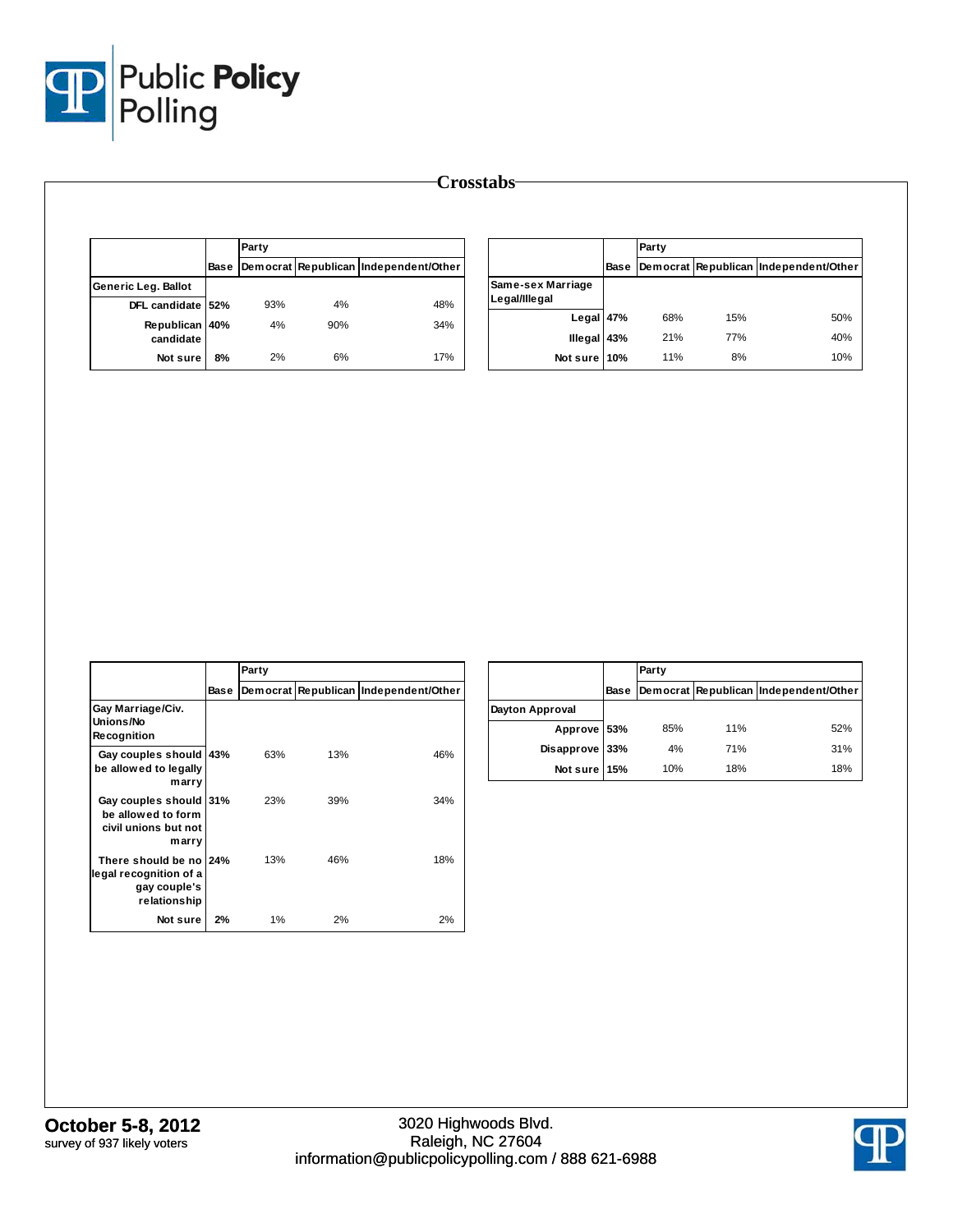

|                            | Base | Party |     |                                       |
|----------------------------|------|-------|-----|---------------------------------------|
|                            |      |       |     | Democrat Republican Independent/Other |
| Dayton or GOP<br>Opponent? |      |       |     |                                       |
| Mark Dayton 52%            |      | 93%   | 4%  | 46%                                   |
| Republican 35%<br>opponent |      | 4%    | 85% | 26%                                   |
| Not sure 13%               |      | 2%    | 11% | 27%                                   |

|                         |             | Party |     |                                       |
|-------------------------|-------------|-------|-----|---------------------------------------|
|                         | <b>Base</b> |       |     | Democrat Republican Independent/Other |
| <b>Franken Approval</b> |             |       |     |                                       |
| Approve 49%             |             | 86%   | 7%  | 43%                                   |
| Disapprove 38%          |             | 7%    | 79% | 36%                                   |
| Not sure 13%            |             | 7%    | 14% | 21%                                   |

|                             |      | Party |     |                                       |  |  |
|-----------------------------|------|-------|-----|---------------------------------------|--|--|
|                             | Base |       |     | Democrat Republican Independent/Other |  |  |
| Franken or GOP<br>Opponent? |      |       |     |                                       |  |  |
| Al Franken 50%              |      | 91%   | 4%  | 43%                                   |  |  |
| Republican 38%<br>opponent  |      | 6%    | 85% | 31%                                   |  |  |
| Not sure 13%                |      | 3%    | 11% | 27%                                   |  |  |

|                                 |             | Party |     |                                       |  |  |  |
|---------------------------------|-------------|-------|-----|---------------------------------------|--|--|--|
|                                 | <b>Base</b> |       |     | Democrat Republican Independent/Other |  |  |  |
| <b>Bachmann</b><br>Favorability |             |       |     |                                       |  |  |  |
| Favorable 33%                   |             | 9%    | 67% | 31%                                   |  |  |  |
| Unfavorable                     | 55%         | 84%   | 16% | 57%                                   |  |  |  |
| Not sure 12%                    |             | 7%    | 17% | 12%                                   |  |  |  |

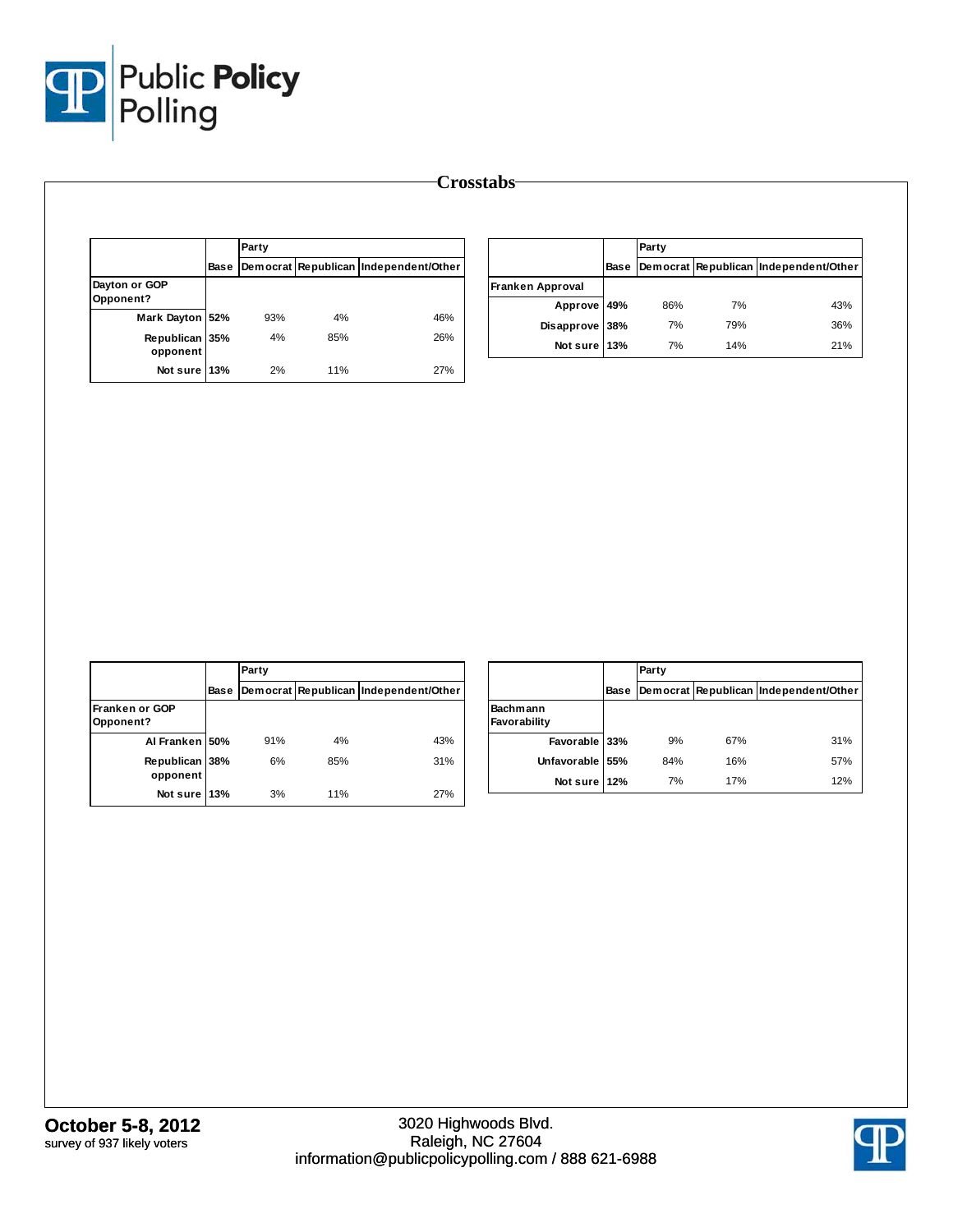

|                             |             | Party |     |                                            |                              |    | Party    |              |                                            |
|-----------------------------|-------------|-------|-----|--------------------------------------------|------------------------------|----|----------|--------------|--------------------------------------------|
|                             | <b>Base</b> |       |     | Democrat Republican Independent/Other      |                              |    |          |              | Base Democrat Republican Independent/Other |
| <b>Coleman Favorability</b> |             |       |     |                                            | <b>TPaw Favorability</b>     |    |          |              |                                            |
| Favorable 36%               |             | 15%   | 64% | 35%                                        | Favorable 40%                |    | 11%      | 82%          | 36%                                        |
| Unfavorable 42%             |             | 67%   | 13% | 38%                                        | Unfavorable 48%              |    | 82%      | 7%           | 44%                                        |
| Not sure 22%                |             | 18%   | 23% | 26%                                        | Not sure 12%                 |    | $7\%$    | 11%          | 20%                                        |
|                             |             |       |     |                                            |                              |    |          |              |                                            |
|                             |             | Party |     |                                            |                              |    | Party    |              |                                            |
|                             |             |       |     | Base Democrat Republican Independent/Other |                              |    |          |              | Base Democrat Republican Independent/Other |
| Franken/Bachmann<br>'14     |             |       |     |                                            | Franken/Coleman '14          |    |          |              |                                            |
| Al Franken 55%              |             | 93%   | 5%  | 56%                                        | Al Franken 51%               |    | 90%      | 5%           | 47%                                        |
| Michele Bachmann 37%        |             | 5%    | 87% | 31%                                        | Norm Coleman 41%<br>Not sure | 8% | 7%<br>3% | 90%<br>$5\%$ | 38%<br>15%                                 |

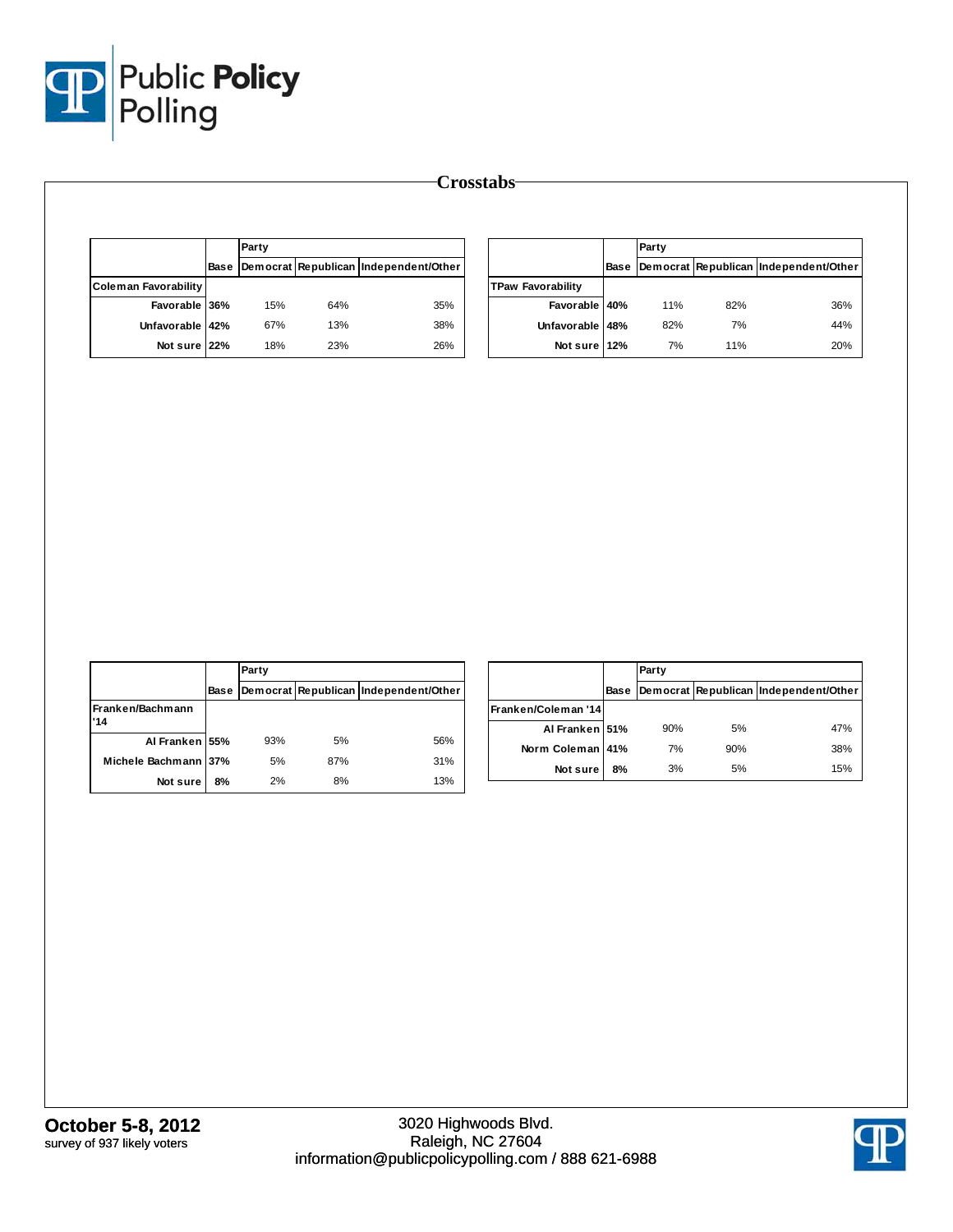

|                  |      | Party |     |                                       |            |
|------------------|------|-------|-----|---------------------------------------|------------|
|                  | Base |       |     | Democrat Republican Independent/Other |            |
| Franken/TPaw '14 |      |       |     |                                       | Ventura Fa |
| Al Franken 51%   |      | 89%   | 3%  | 48%                                   |            |
| Tim Pawlenty 42% |      | 8%    | 94% | 37%                                   | н          |
| Not sure         | 7%   | 3%    | 3%  | 16%                                   |            |

|                      |             | Party |     |                                       |  |  |  |
|----------------------|-------------|-------|-----|---------------------------------------|--|--|--|
|                      | <b>Base</b> |       |     | Democrat Republican Independent/Other |  |  |  |
| Ventura Favorability |             |       |     |                                       |  |  |  |
| Favorable 29%        |             | 34%   | 18% | 32%                                   |  |  |  |
| Unfavorable 53%      |             | 46%   | 67% | 49%                                   |  |  |  |
| Not sure 18%         |             | 20%   | 15% | 19%                                   |  |  |  |

|                           |      | Party |     |                                       |  |  |
|---------------------------|------|-------|-----|---------------------------------------|--|--|
|                           | Base |       |     | Democrat Republican Independent/Other |  |  |
| <b>Rybak Favorability</b> |      |       |     |                                       |  |  |
| Favorable 38%             |      | 59%   | 10% | 39%                                   |  |  |
| Unfavorable 22%           |      | 8%    | 42% | 21%                                   |  |  |
| Not sure 40%              |      | 33%   | 48% | 40%                                   |  |  |

|                                |             | Race             |     |  |
|--------------------------------|-------------|------------------|-----|--|
|                                |             | Base White Other |     |  |
| <b>Marriage</b><br>Amendment   |             |                  |     |  |
|                                | Yes 46% 46% |                  | 45% |  |
| No                             | 49% 48%     |                  | 53% |  |
| Not sure                       | 5%          | 5%               | 2%  |  |
| Won't vote on the<br>amendment | $1\%$       | 1%               |     |  |

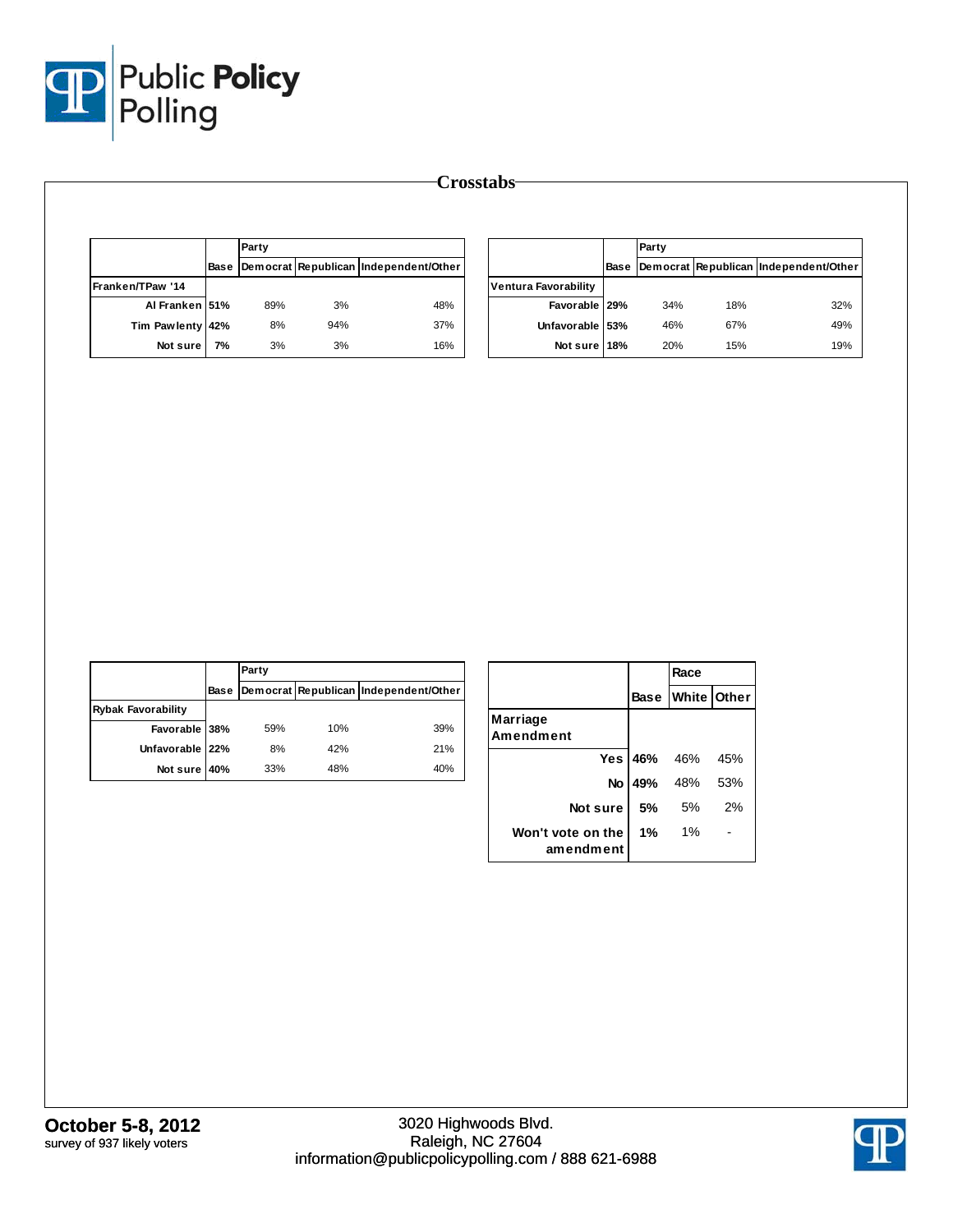

| Crosstabs |
|-----------|
|-----------|

|                                |       | Race              |  |
|--------------------------------|-------|-------------------|--|
|                                |       | Base White Other  |  |
| Voter ID<br>Amendment          |       |                   |  |
|                                |       | Yes 51% 51% 55%   |  |
|                                |       | No 43% 43% 42%    |  |
| Not sure                       |       | $6\%$ $6\%$ $3\%$ |  |
| Won't vote on the<br>amendment | $0\%$ | 0%                |  |

|                                 |    | Race             |     |
|---------------------------------|----|------------------|-----|
|                                 |    | Base White Other |     |
| Generic Leg. Ballot             |    |                  |     |
| DFL candidate 52% 52%           |    |                  | 62% |
| Republican 40% 40%<br>candidate |    |                  | 32% |
| Not sure                        | 8% | 8%               | 7%  |

|                                    | Race                                |  |
|------------------------------------|-------------------------------------|--|
|                                    | Base White Other                    |  |
| Same-sex Marriage<br>Legal/Illegal |                                     |  |
|                                    | Legal 47% 47% 48%                   |  |
|                                    | <b>Illegal</b> $43\%$ $44\%$ $40\%$ |  |
| Not sure 10% 10% 12%               |                                     |  |

|                                                                                      |    | Race                    |       |
|--------------------------------------------------------------------------------------|----|-------------------------|-------|
|                                                                                      |    | <b>Base White Other</b> |       |
| Gay Marriage/Civ.<br>Unions/No<br><b>Recognition</b>                                 |    |                         |       |
| Gay couples should 43% 42%<br>be allowed to legally<br>marry                         |    |                         | - 49% |
| Gay couples should 31% 32%<br>be allowed to form<br>civil unions but not<br>marry    |    |                         | 19%   |
| There should be no 24% 24%<br>legal recognition of a<br>gay couple's<br>relationship |    |                         | 31%   |
| Notsure                                                                              | 2% | 2%                      |       |

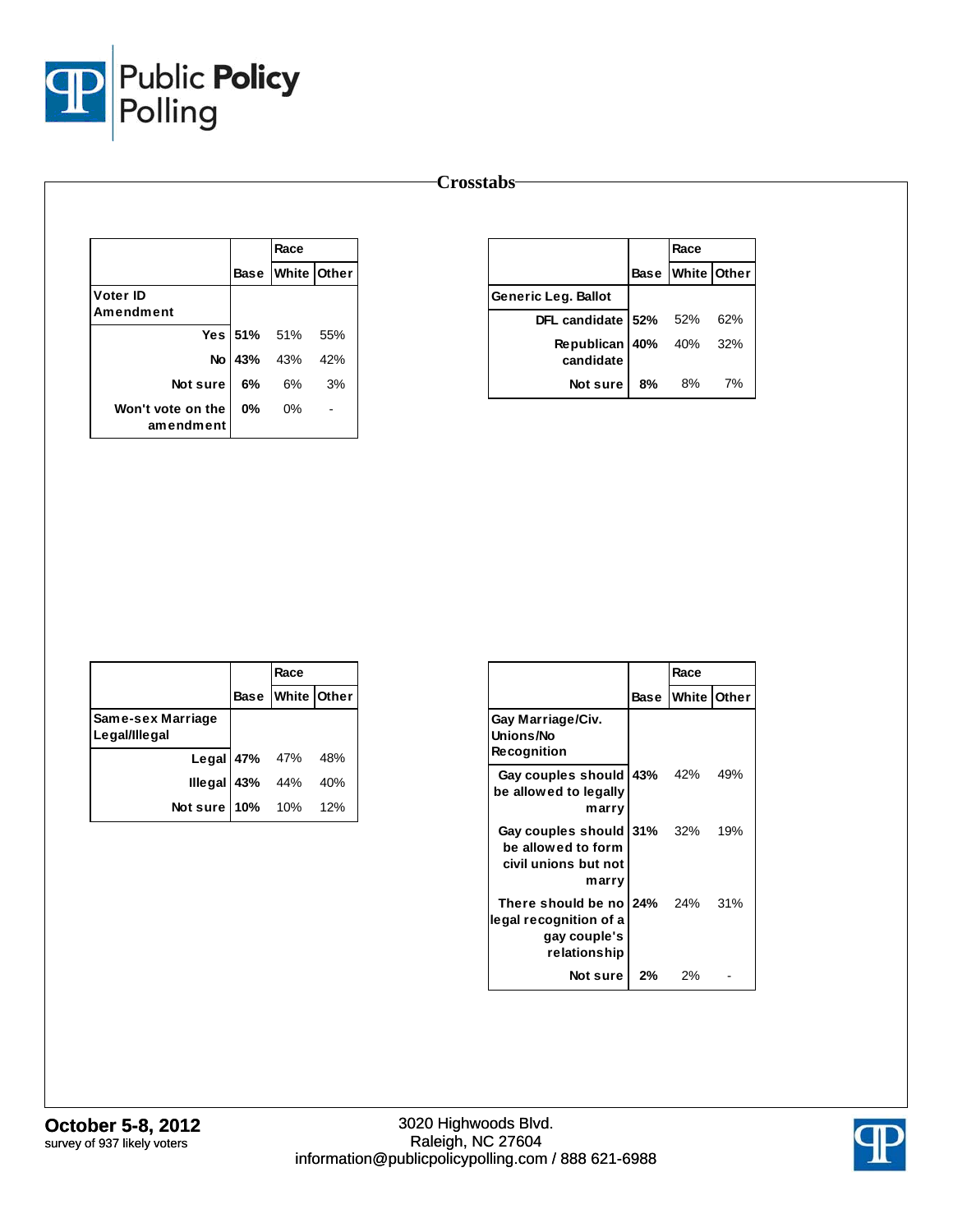

|                        | Race             |  |
|------------------------|------------------|--|
|                        | Base White Other |  |
| Dayton Approval        |                  |  |
| Approve 53% 52% 57%    |                  |  |
| Disapprove 33% 33% 32% |                  |  |
| Not sure 15% 15% 11%   |                  |  |

|                                   | Race             |     |  |
|-----------------------------------|------------------|-----|--|
|                                   | Base White Other |     |  |
| Dayton or GOP<br><b>Opponent?</b> |                  |     |  |
| Mark Dayton   52% 50% 70%         |                  |     |  |
| Republican 35% 36%<br>opponent    |                  | 26% |  |
| Not sure 13% 14%                  |                  | 4%  |  |

|                         | Race             |  |
|-------------------------|------------------|--|
|                         | Base White Other |  |
| <b>Franken Approval</b> |                  |  |
| Approve 49% 48% 56%     |                  |  |
| Disapprove 38% 39% 30%  |                  |  |
| Not sure 13% 13% 14%    |                  |  |

|                                    | Race |                  |
|------------------------------------|------|------------------|
|                                    |      | Base White Other |
| <b>Franken or GOP</b><br>Opponent? |      |                  |
| Al Franken 50% 49% 58%             |      |                  |
| Republican 38% 38%<br>opponent     |      | 29%              |
| Not sure   13% 13%                 |      | 13%              |

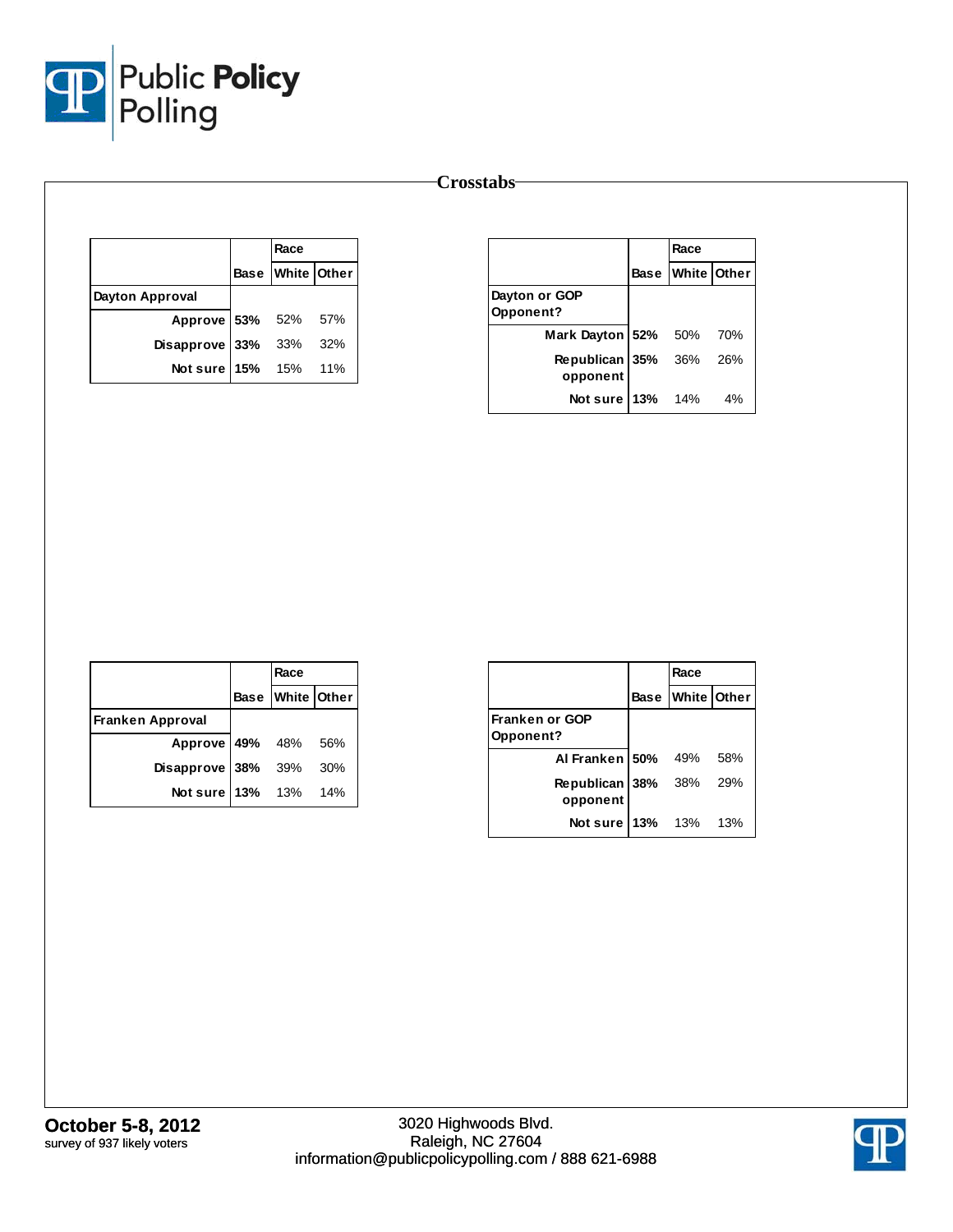

|                                 | Race             |     |  |
|---------------------------------|------------------|-----|--|
|                                 | Base White Other |     |  |
| <b>Bachmann</b><br>Favorability |                  |     |  |
| Favorable $33\%$ 33%            |                  | 33% |  |
| Unfavorable 55% 55%             |                  | 61% |  |
| Not sure   12% 12%              |                  | 6%  |  |

|                             | Race             |  |
|-----------------------------|------------------|--|
|                             | Base White Other |  |
| <b>Coleman Favorability</b> |                  |  |
| Favorable 36% 36% 38%       |                  |  |
| Unfavorable 42% 42% 49%     |                  |  |
| Not sure 22% 23% 13%        |                  |  |

|                              | Race             |  |  |
|------------------------------|------------------|--|--|
|                              | Base White Other |  |  |
| <b>TPaw Favorability</b>     |                  |  |  |
| <b>Favorable 40%</b> 41% 29% |                  |  |  |
| Unfavorable $48\%$ 47% 54%   |                  |  |  |
| Not sure 12% 12% 17%         |                  |  |  |

|                              |       | Race |                  |
|------------------------------|-------|------|------------------|
|                              |       |      | Base White Other |
| Franken/Bachmann<br>'14      |       |      |                  |
| Al Franken   55% 55% 64%     |       |      |                  |
| Michele Bachmann 37% 38% 27% |       |      |                  |
| Notsure                      | 8% 7% |      | 9%               |

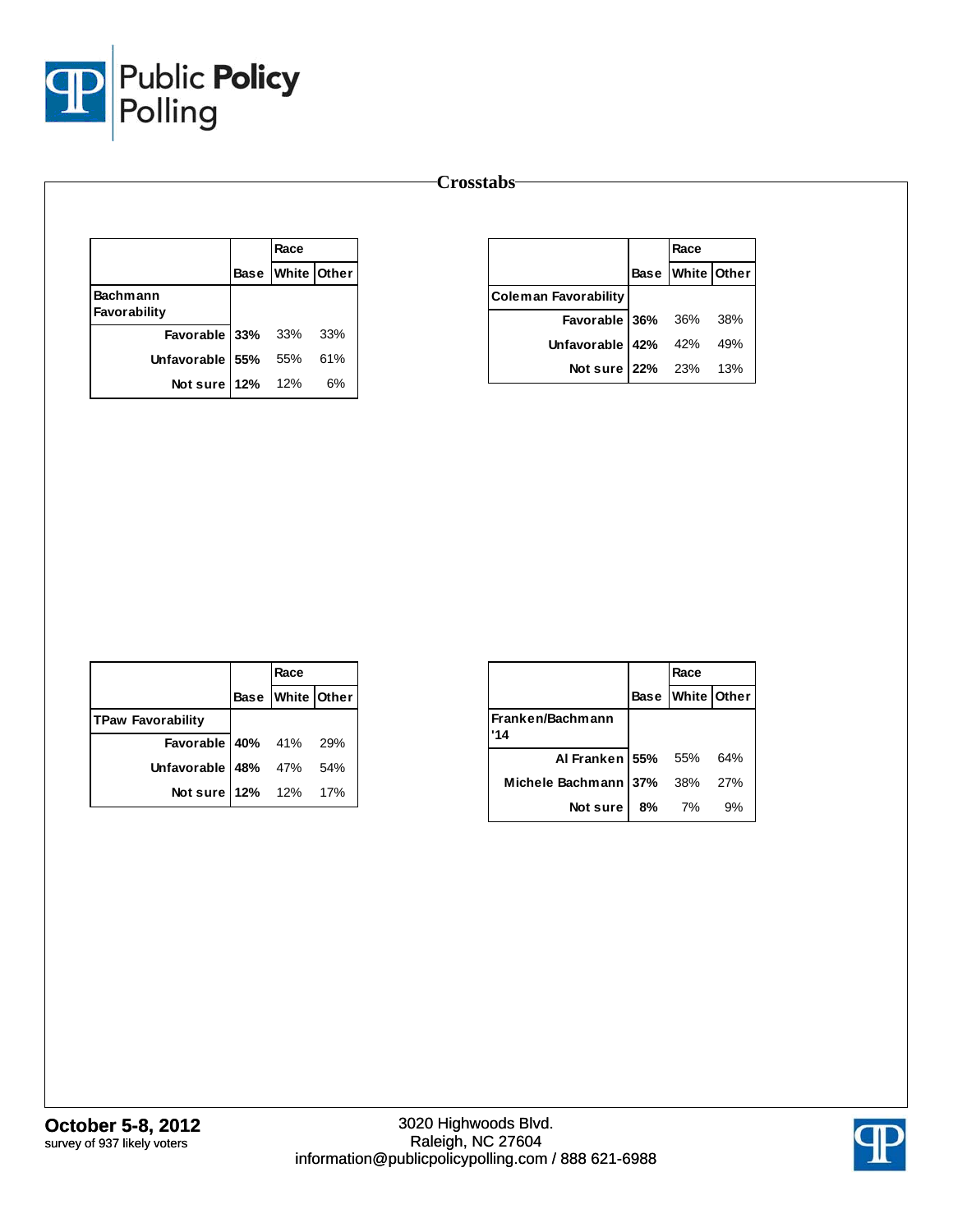

|                          | Race             |    |
|--------------------------|------------------|----|
|                          | Base White Other |    |
| Franken/Coleman '14      |                  |    |
| Al Franken 51% 51% 56%   |                  |    |
| Norm Coleman 41% 41% 39% |                  |    |
| Notsure 8%               | 8%               | 5% |

|                                 | Race             |  |
|---------------------------------|------------------|--|
|                                 | Base White Other |  |
| Franken/TPaw '14                |                  |  |
| Al Franken 51% 50% 56%          |                  |  |
| <b>Tim Pawlenty 42%</b> 43% 32% |                  |  |
| Not sure   7% 7% 11%            |                  |  |

|                              | Race                    |       |  |
|------------------------------|-------------------------|-------|--|
|                              | <b>Base White Other</b> |       |  |
| <b>Ventura Favorability</b>  |                         |       |  |
| <b>Favorable 29%</b> 29% 28% |                         |       |  |
| Unfavorable   53% 54% 42%    |                         |       |  |
| Not sure   18% 17%           |                         | - 30% |  |

|                                                                | Race |                  |
|----------------------------------------------------------------|------|------------------|
|                                                                |      | Base White Other |
| <b>Rybak Favorability</b>                                      |      |                  |
| <b>Favorable 38%</b> 38% 45%<br><b>Unfavorable 22%</b> 23% 14% |      |                  |
|                                                                |      |                  |
| Not sure 40% 39% 42%                                           |      |                  |

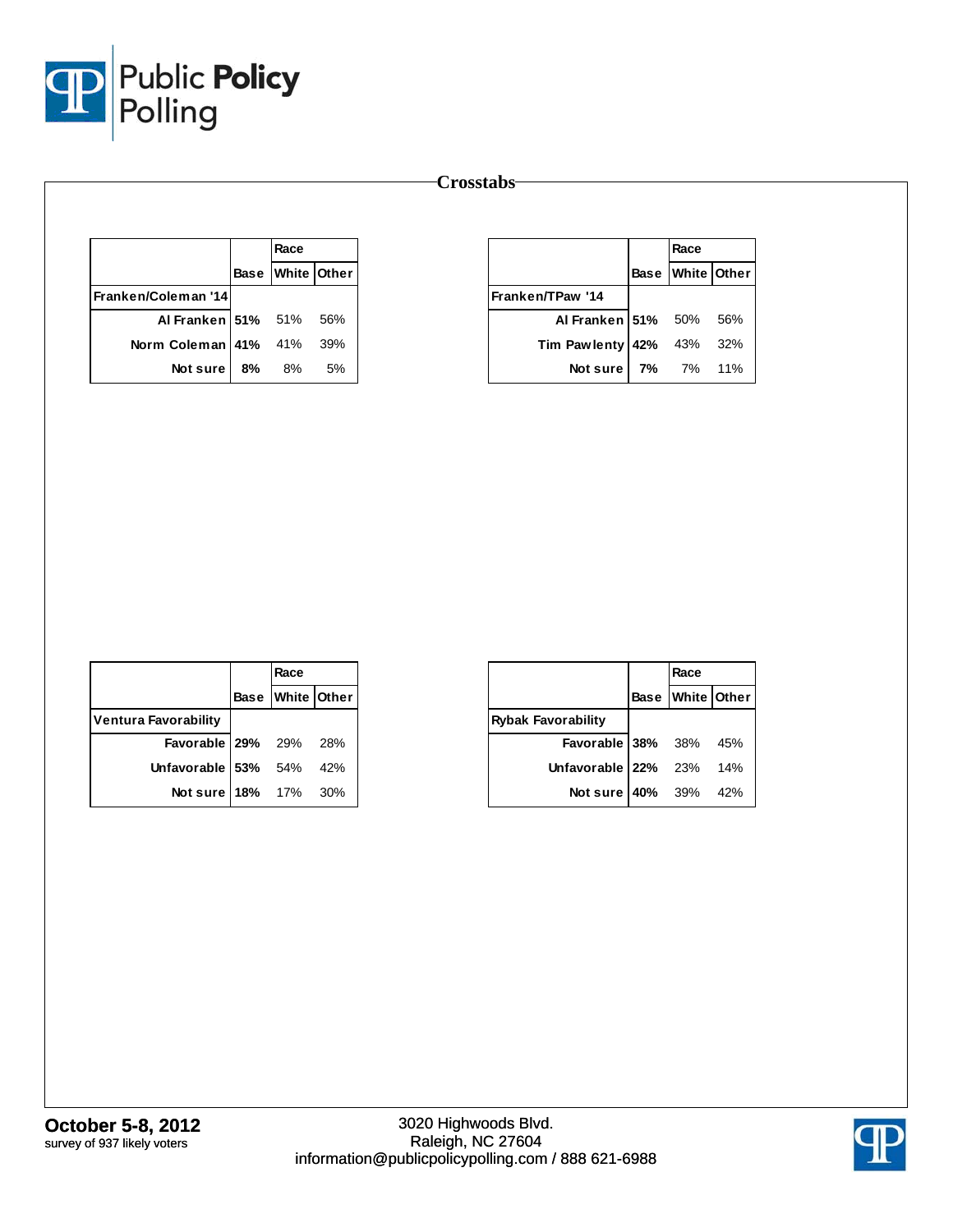

|                                |             | Age                    |                |                |                     |                                |             | Age                      |                        |       |                     |
|--------------------------------|-------------|------------------------|----------------|----------------|---------------------|--------------------------------|-------------|--------------------------|------------------------|-------|---------------------|
|                                | <b>Base</b> | 18 <sub>to</sub><br>29 | 30 to<br>45    | 46 to          | Older<br>65 than 65 |                                | <b>Base</b> | 18 <sub>to</sub><br>29   | 30 <sub>to</sub><br>45 | 46 to | Older<br>65 than 65 |
| <b>Marriage</b><br>Amendment   |             |                        |                |                |                     | Voter ID<br>Amendment          |             |                          |                        |       |                     |
| <b>Yes</b>                     | 46%         | 38%                    | 46%            | 48%            | 47%                 |                                | Yes 51%     | 49%                      | 57%                    | 52%   | 45%                 |
| No                             | 49%         | 53%                    | 49%            | 48%            | 47%                 | No                             | 43%         | 40%                      | 39%                    | 43%   | 50%                 |
| Not sure                       | 5%          | 7%                     | 5%             | 4%             | 6%                  | Not sure                       | 6%          | 11%                      | 4%                     | 5%    | 5%                  |
| Won't vote on the<br>amendment | 1%          | 2%                     | $\blacksquare$ | $\blacksquare$ | 1%                  | Won't vote on the<br>amendment | 0%          | $\overline{\phantom{a}}$ | $\blacksquare$         |       | 0%                  |

|                                  |             | Age             |                   |               |                  |
|----------------------------------|-------------|-----------------|-------------------|---------------|------------------|
|                                  | <b>Base</b> | 29              | 18 to 30 to<br>45 | 46 to<br>65 I | Older<br>than 65 |
| Generic Leg. Ballot              |             |                 |                   |               |                  |
| <b>DFL candidate 52%</b> 70% 47% |             |                 |                   | 48%           | 56%              |
| <b>Republican</b><br>candidate   |             | 40% 28% 47% 42% |                   |               | 34%              |
| Not sure                         | 8%          | 2%              | 7%                | 10%           | 10%              |

|                                    |             | Age                     |                                                                           |       |                     |
|------------------------------------|-------------|-------------------------|---------------------------------------------------------------------------|-------|---------------------|
|                                    | <b>Base</b> |                         | $\begin{array}{c c} 18 \text{ to} & 30 \text{ to} \\ 29 & 45 \end{array}$ | 46 to | Older<br>65 than 65 |
| Same-sex Marriage<br>Legal/Illegal |             |                         |                                                                           |       |                     |
|                                    |             | Legal 47% 58% 50% 44%   |                                                                           |       | 39%                 |
|                                    |             | Illegal 43% 37% 43% 45% |                                                                           |       | 46%                 |
| Not sure 10% 5% 8% 11%             |             |                         |                                                                           |       | 15%                 |

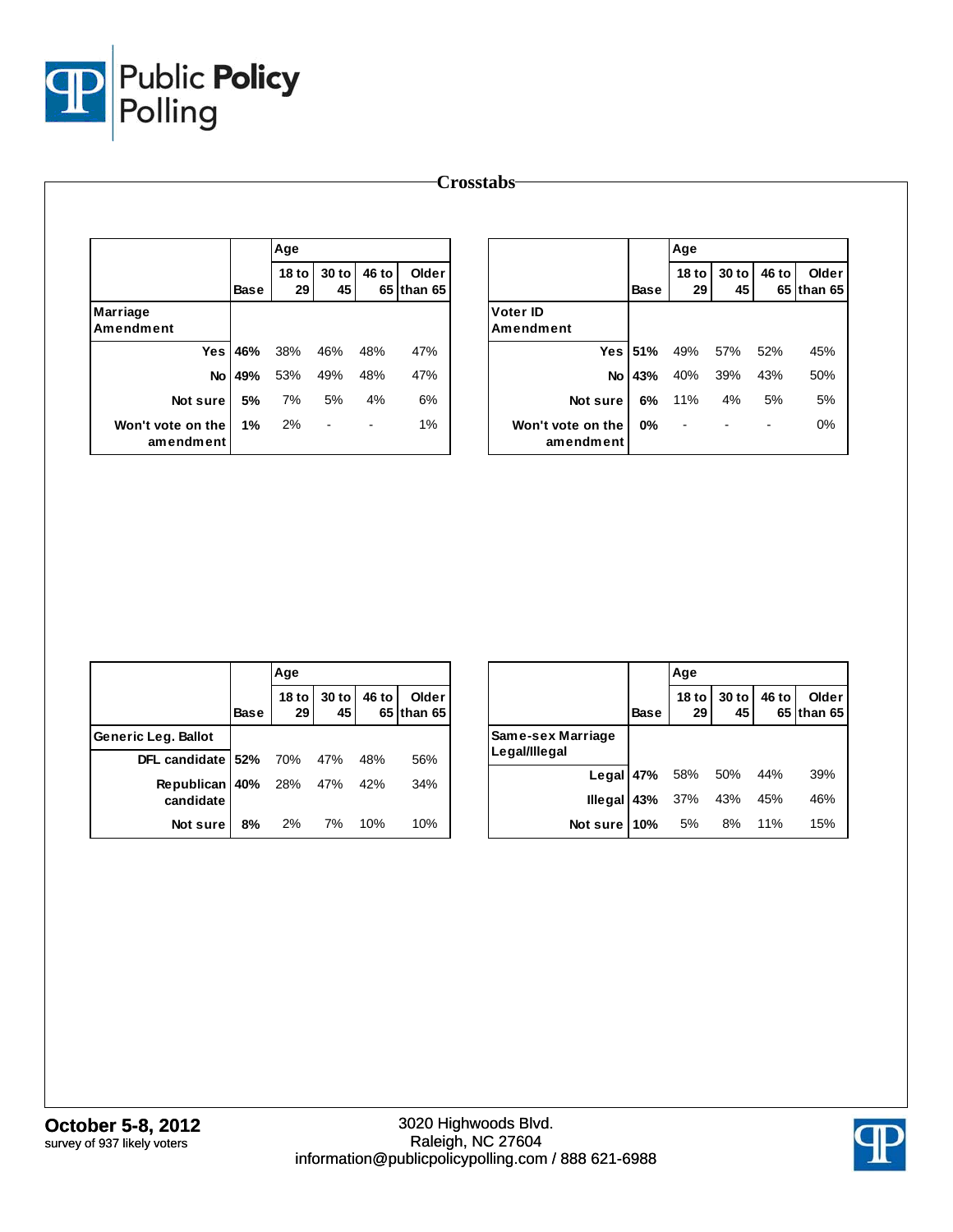

**relationship Not sure**

|                                                                               |             |                        |               |       | Crosstabs           |
|-------------------------------------------------------------------------------|-------------|------------------------|---------------|-------|---------------------|
|                                                                               |             | Age                    |               |       |                     |
|                                                                               | <b>Base</b> | 18 <sub>to</sub><br>29 | $30$ to<br>45 | 46 to | Older<br>65 than 65 |
| Gay Marriage/Civ.<br>Unions/No<br><b>Recognition</b>                          |             |                        |               |       |                     |
| Gay couples should   43%<br>be allowed to legally<br>marry                    |             | 51%                    | 46%           | 41%   | 38%                 |
| Gay couples should 31%<br>be allowed to form<br>civil unions but not<br>marry |             | 32%                    | 22%           | 35%   | 36%                 |
| There should be no 24%<br>legal recognition of a<br>gay couple's              |             | 17%                    | 31%           | 22%   | 24%                 |

|                                        |             | Age |                   |       |                     |
|----------------------------------------|-------------|-----|-------------------|-------|---------------------|
|                                        | <b>Base</b> | 29  | 18 to 30 to<br>45 | 46 to | Older<br>65 than 65 |
| Dayton or GOP<br>Opponent?             |             |     |                   |       |                     |
| Mark Dayton   52% 59% 46%              |             |     |                   | 49%   | 60%                 |
| Republican 35% 24% 43% 37%<br>opponent |             |     |                   |       | 30%                 |
| Not sure 13% 17% 11%                   |             |     |                   | 14%   | 10%                 |

**2%** - 1% 2% 3%

|                            |             | Age |                            |                     |
|----------------------------|-------------|-----|----------------------------|---------------------|
|                            | <b>Base</b> |     | 18 to 30 to 46 to 29 45 65 | Older<br>65 than 65 |
| <b>Franken Approval</b>    |             |     |                            |                     |
| Approve 49% 49% 47% 46%    |             |     |                            | 55%                 |
| Disapprove 38% 34% 41% 40% |             |     |                            | 33%                 |
| Not sure 13% 17% 12% 14%   |             |     |                            | 12%                 |

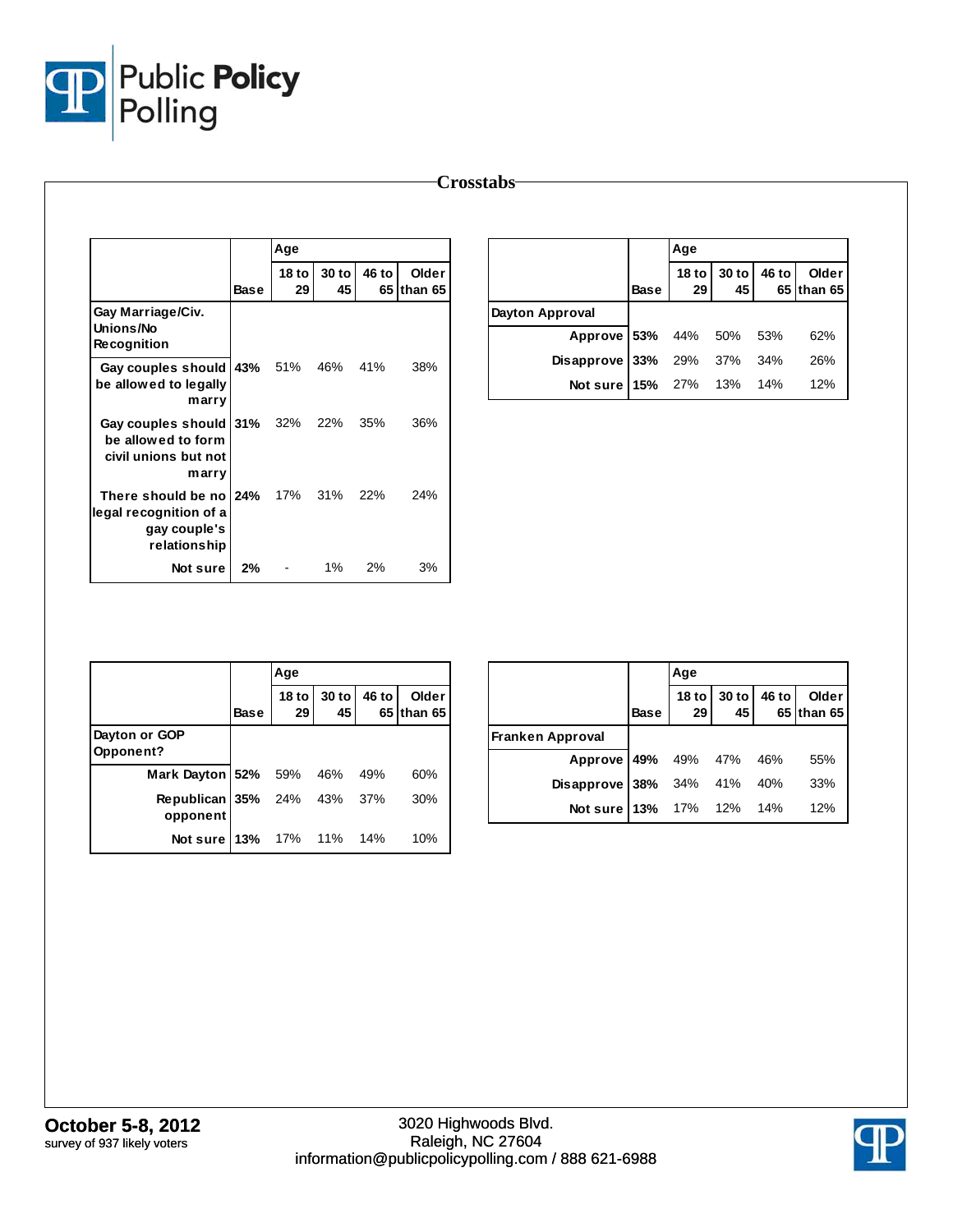

|                                    |             | Age                    |               |       |                     |                                 |             | Age |                   |       |                     |
|------------------------------------|-------------|------------------------|---------------|-------|---------------------|---------------------------------|-------------|-----|-------------------|-------|---------------------|
|                                    | <b>Base</b> | 18 <sub>to</sub><br>29 | $30$ to<br>45 | 46 to | Older<br>65 than 65 |                                 | <b>Base</b> | 29  | 18 to 30 to<br>45 | 46 to | Older<br>65 than 65 |
| <b>Franken or GOP</b><br>Opponent? |             |                        |               |       |                     | <b>Bachmann</b><br>Favorability |             |     |                   |       |                     |
| Al Franken 50%                     |             | 59%                    | 42%           | 46%   | 59%                 | <b>Favorable</b>                | 33%         | 35% | 33%               | 34%   | 28%                 |
| Republican 38%                     |             | 32%                    | 39%           | 42%   | 32%                 | Unfavorable 55%                 |             | 50% | 57%               | 54%   | 61%                 |
| opponent<br>Not sure 13%           |             | 10%                    | 19%           | 12%   | 10%                 | Not sure                        | 12%         | 15% | 10%               | 12%   | 11%                 |

|                                  |             | Age |                            |                     |
|----------------------------------|-------------|-----|----------------------------|---------------------|
|                                  | <b>Base</b> |     | 18 to 30 to 46 to 29 45 65 | Older<br>65 than 65 |
| <b>Coleman Favorability</b>      |             |     |                            |                     |
| <b>Favorable 36%</b> 36% 39% 36% |             |     |                            | 31%                 |
| Unfavorable 42% 44% 41% 43%      |             |     |                            | 41%                 |
| Not sure 22% 21% 20% 21%         |             |     |                            | 28%                 |

|                                 |             | Age             |                         |                     |
|---------------------------------|-------------|-----------------|-------------------------|---------------------|
|                                 | <b>Base</b> | 29 <sub>l</sub> | 18 to 30 to 46 to<br>45 | Older<br>65 than 65 |
| TPaw Favorability               |             |                 |                         |                     |
| Favorable 40% 38% 44% 41%       |             |                 |                         | 33%                 |
| Unfavorable 48% 49% 43% 48%     |             |                 |                         | 53%                 |
| <b>Not sure 12%</b> 13% 13% 11% |             |                 |                         | 14%                 |

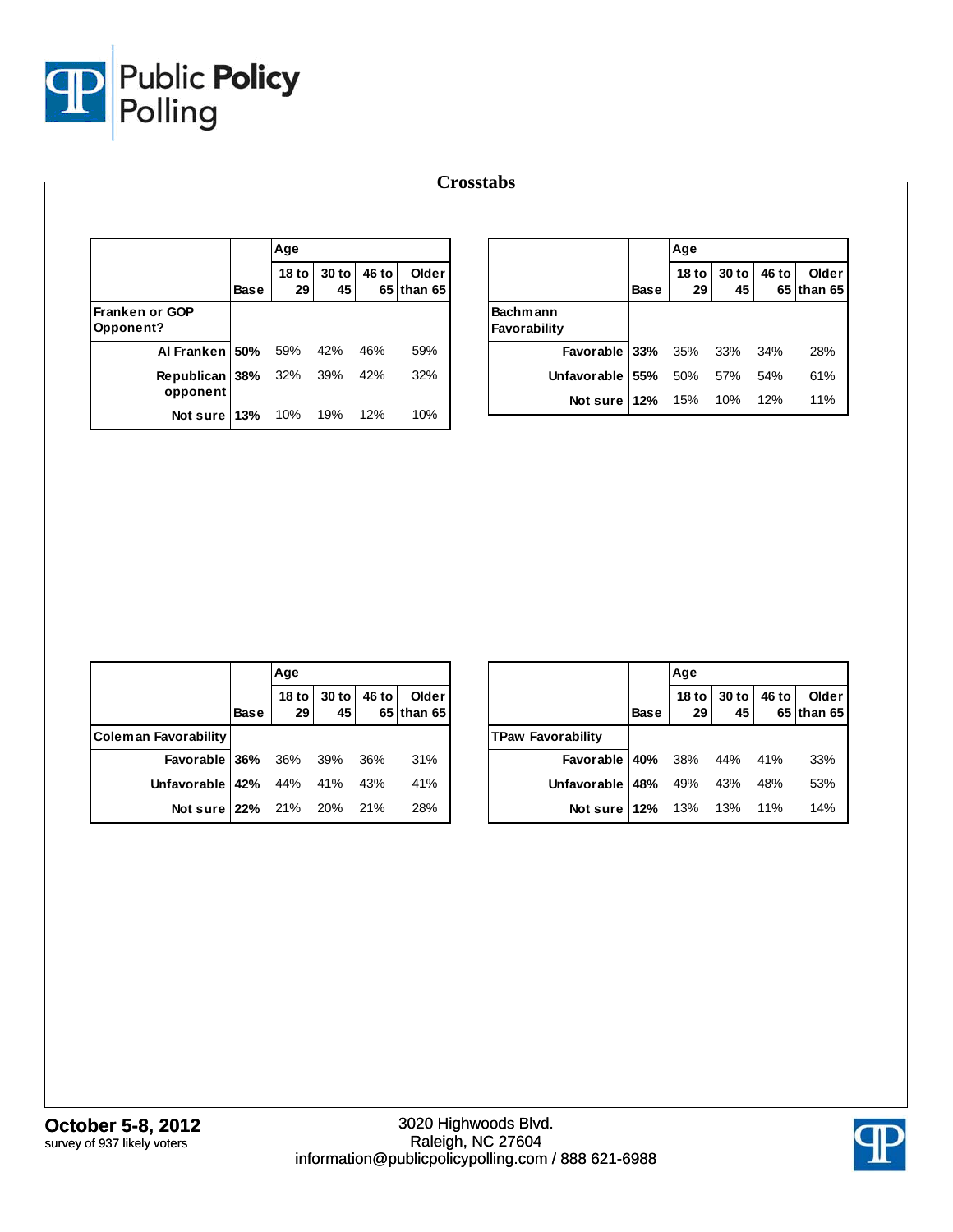

|                      |             | Age           |             |       |                            |                     |             | Age           |             |       |                     |
|----------------------|-------------|---------------|-------------|-------|----------------------------|---------------------|-------------|---------------|-------------|-------|---------------------|
|                      | <b>Base</b> | $18$ to<br>29 | 30 to<br>45 | 46 to | <b>Older</b><br>65 than 65 |                     | <b>Base</b> | $18$ to<br>29 | 30 to<br>45 | 46 to | Older<br>65 than 65 |
| Franken/Bachmann     |             |               |             |       |                            | Franken/Coleman '14 |             |               |             |       |                     |
| 14                   |             |               |             |       |                            | Al Franken 51%      |             | 56%           | 49%         | 48%   | 58%                 |
| Al Franken 55%       |             | 59%           | 54%         | 52%   | 60%                        | Norm Coleman 41%    |             | 38%           | 44%         | 44%   | 34%                 |
| Michele Bachmann 37% |             | 28%           | 38%         | 42%   | 34%                        | Not sure            | 8%          | 5%            | 7%          | 8%    | 9%                  |
| Not sure             | 8%          | 13%           | 8%          | 6%    | 6%                         |                     |             |               |             |       |                     |

|                                 |      | Age |  |                                             |
|---------------------------------|------|-----|--|---------------------------------------------|
|                                 | Base |     |  | 18 to 30 to 46 to Older<br>29 45 65 than 65 |
| Franken/TPaw '14                |      |     |  |                                             |
| Al Franken 31% 53% 47% 50%      |      |     |  | 57%                                         |
| Tim Pawlenty $42\%$ 39% 47% 44% |      |     |  | 36%                                         |
| Not sure 7% 8% 6% 7%            |      |     |  | 7%                                          |

|                                  |      | Age |                       |       |                     |
|----------------------------------|------|-----|-----------------------|-------|---------------------|
|                                  | Base | 29  | 18 to   30 to  <br>45 | 46 to | Older<br>65 than 65 |
| Ventura Favorability             |      |     |                       |       |                     |
| <b>Favorable 29%</b> 46% 30% 25% |      |     |                       |       | 21%                 |
| Unfavorable 53% 38% 51% 57%      |      |     |                       |       | 60%                 |
| <b>Not sure 18%</b> 16% 18%      |      |     |                       | 18%   | 19%                 |